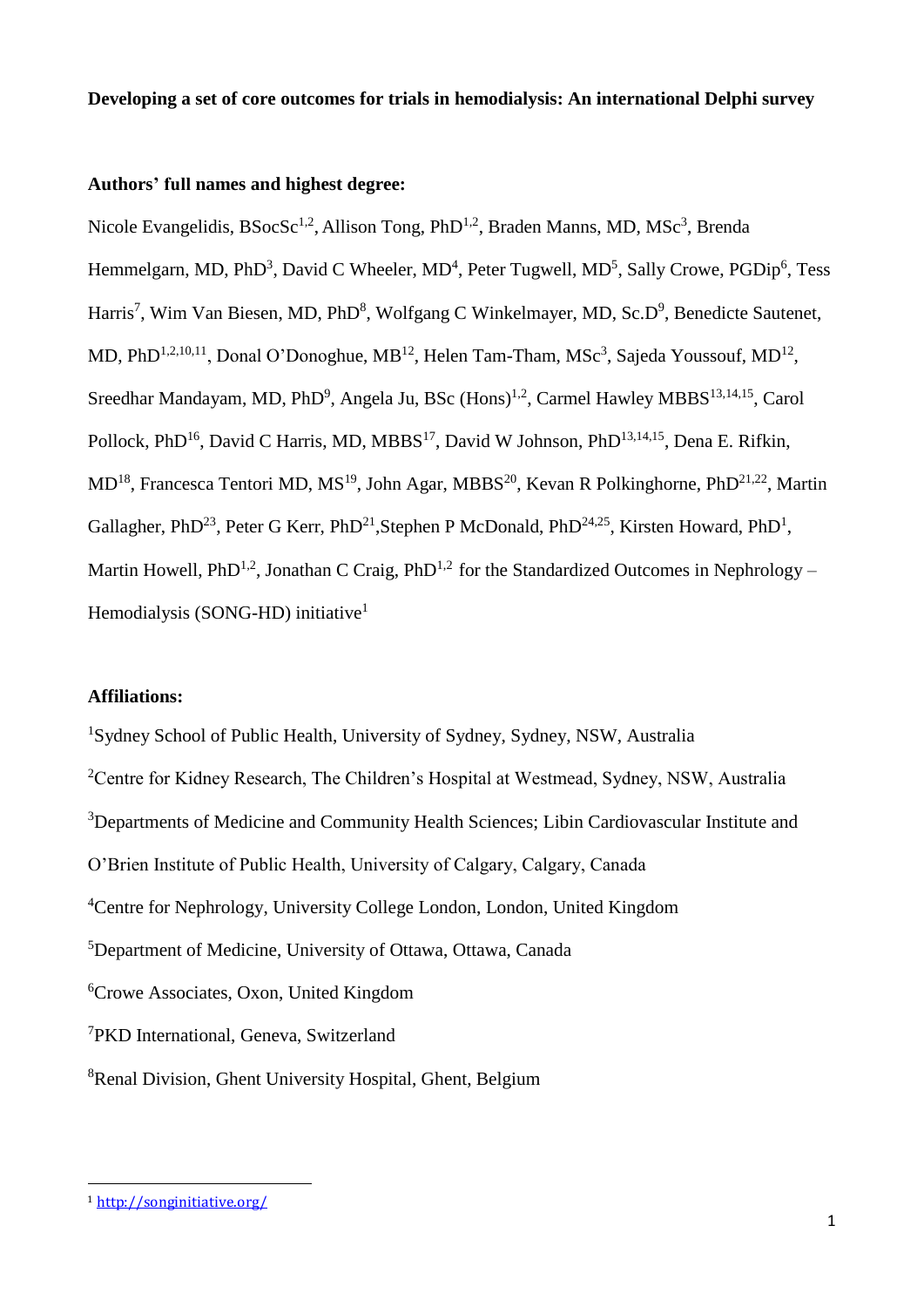<sup>9</sup>Selzman Institute for Kidney Health, Section of Nephrology, Baylor College of Medicine,

Houston, United States

<sup>10</sup>INSERM, U1153, Paris, France

<sup>11</sup>Department of Nephrology and Clinical Immunology, University Hospital of Tours, Tours, France <sup>12</sup>Department of Renal Medicine, Salford Royal NHS Foundation Trust, Salford, United Kingdom <sup>13</sup>Queensland School of Medicine, University of Queensland at Princess Alexandra Hospital, Brisbane, Australia

<sup>14</sup>Translational Research Institute, Brisbane, Australia

<sup>15</sup>Metro South and Ipswich Nephrology and Transplant Services (MINTS), Princess Alexandra Hospital, Brisbane, Australia

<sup>16</sup>Renal Division, Kolling Institute, Sydney, New South Wales, Australia

 $17$ Centre for Transplantation and Renal Research, The Westmead Institute for Medical Research, University of Sydney, Westmead, New South Wales, Australia.

<sup>18</sup>Division of Nephrology and Division of Preventive Medicine, University of California, San Diego

<sup>19</sup>Arbor Research Collaborative for Health, Ann Arbor, Michigan, United States

<sup>20</sup>University Hospital Geelong, Australia

<sup>21</sup>Monash Medical Centre and Monash University, Clayton, Australia

<sup>22</sup>Department of Epidemiology & Preventative Medicine, Monash University

<sup>23</sup>Concord Clinical School, The University of Sydney, Sydney, Australia

<sup>24</sup>Central Northern Adelaide Renal and Transplantation Service, Royal Adelaide Hospital, Adelaide, Australia

<sup>25</sup>Faculty of Health Science, University of Adelaide, Adelaide, Australia

# **Corresponding author:**

Nicole Evangelidis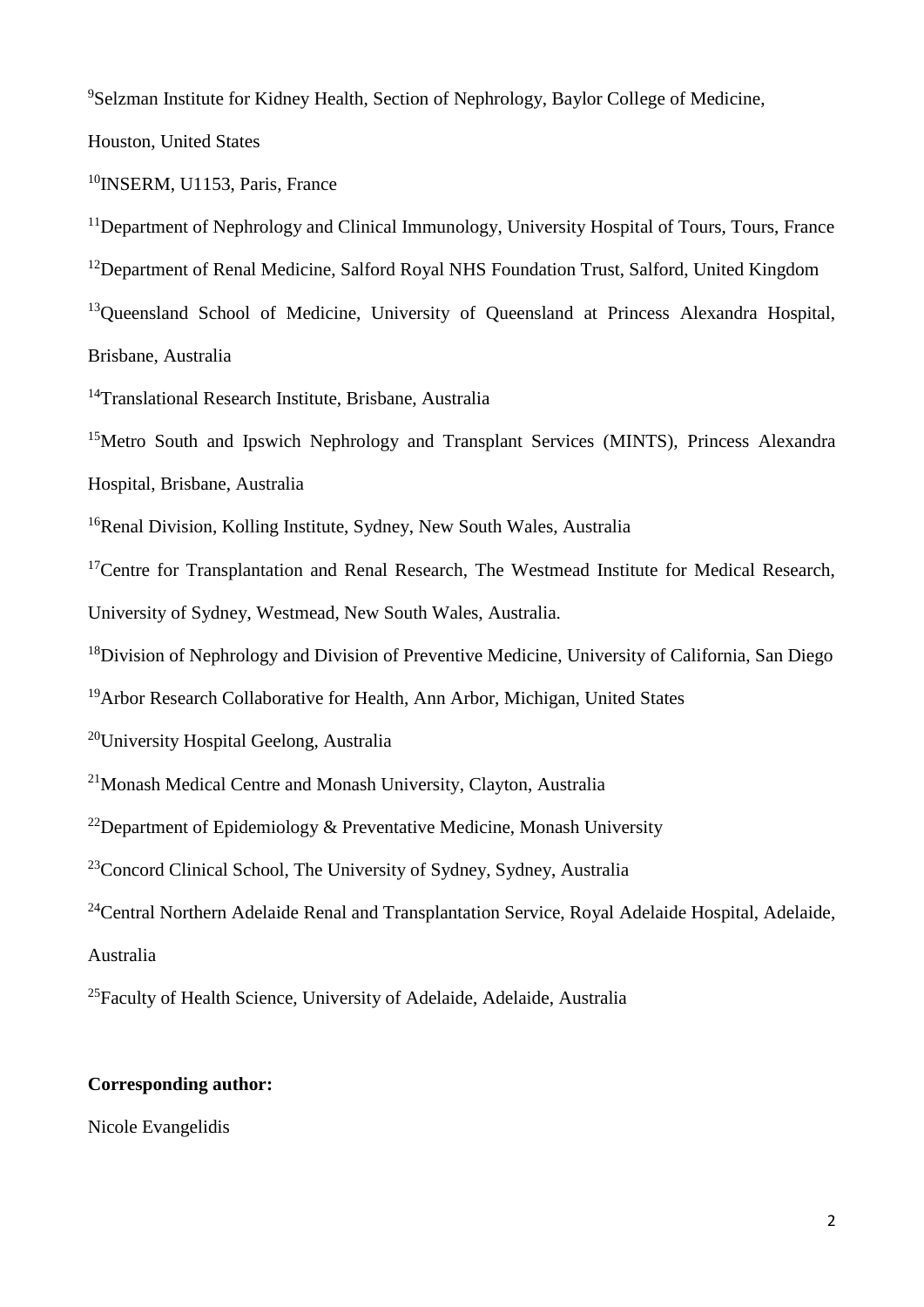Centre for Kidney Research, The Children's Hospital at Westmead, Westmead NSW 2145, Sydney,

Australia

Tel: +61 2 9845 1474 | Fax: +61 2 9845 1491 | Email: nicole.evangelidis@sydney.edu.au

# **Word count (abstract):**

297 words

# **Word count (body – excludes figures, tables and references):**

3,492 words

**Short title:** Core outcomes in hemodialysis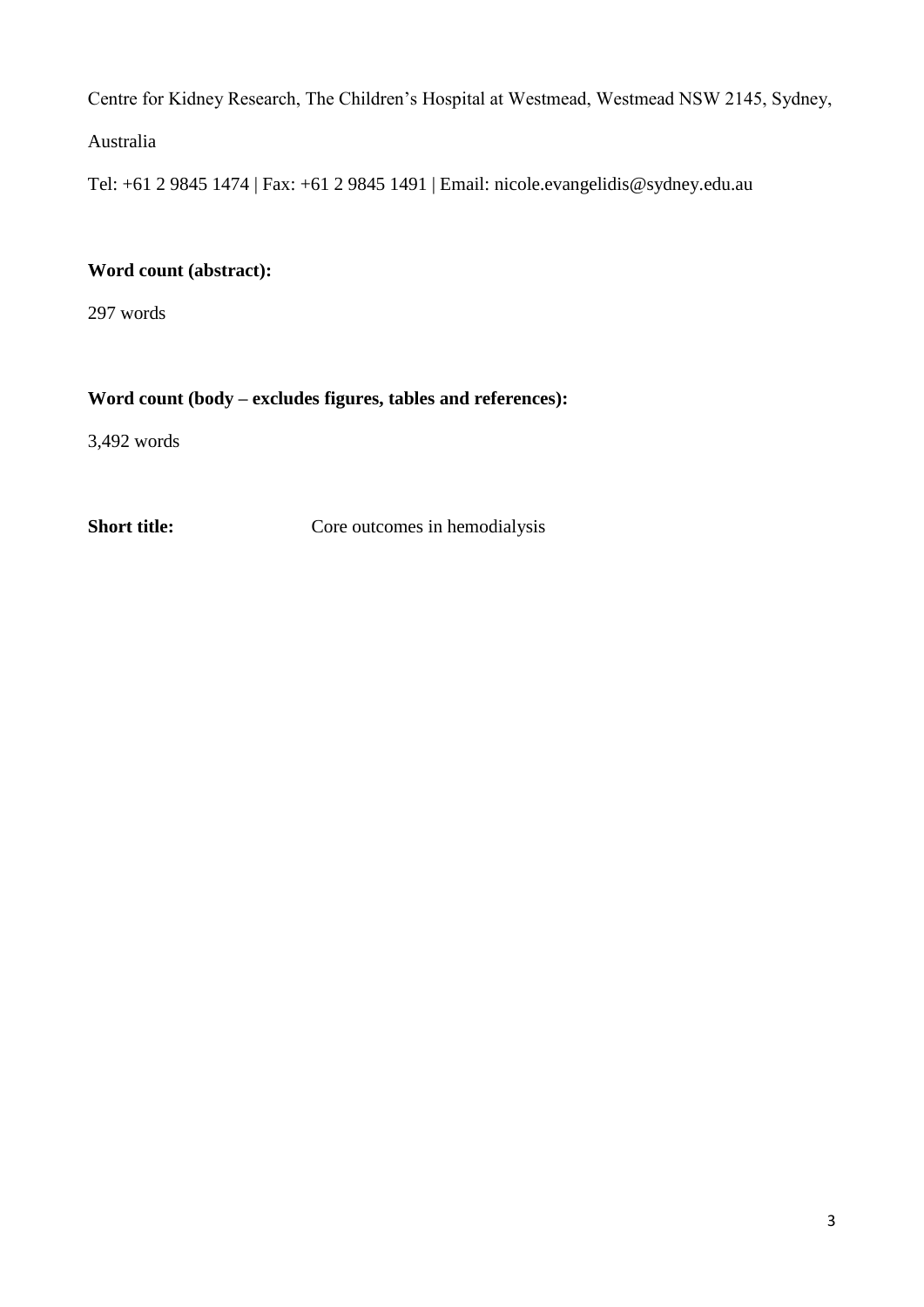### **ABSTRACT**

**Background:** Survival and quality of life for patients on hemodialysis remain poor despite substantial research efforts. Existing trials often report surrogate outcomes that may not be relevant to patients and clinicians. The aim of this project was to generate a consensus-based, prioritized list of core outcomes for trials in hemodialysis.

**Study Design:** In a Delphi survey, participants rated the importance of outcomes using a 9-point Likert scale in round 1 and then re-rated outcomes in rounds 2 and 3 after reviewing other respondents' scores. For each outcome, the median, mean, and proportion rating 7-9 (critically important) were calculated.

**Setting and Participants:** 1,181 participants (202 [17%] patients/caregivers, 979 health professionals) from 73 countries completed round 1, with 838 (71%) completing round 3.

**Outcomes and Measurements:** Outcomes included in the potential core outcome set met the following criteria for both patients/caregivers and health professionals: median score ≥8; mean score  $\geq$ 7.5; proportion rating the outcome 'critically important'  $\geq$ 75% and median score <10 in the forced ranking question.

**Results:** Patients/caregivers rated four outcomes higher than health professionals: ability to travel (mean difference 0.9), dialysis-free time (0.5), dialysis adequacy (0.3), and washed out after dialysis (0.2). Health professionals gave a higher rating for mortality (1.0), hospitalization (1.0), drop in blood pressure (1.0), vascular access complications (0.9), depression (0.9), cardiovascular disease  $(0.8)$ , target weight  $(0.7)$ , infection  $(0.4)$  and potassium  $(0.4)$ .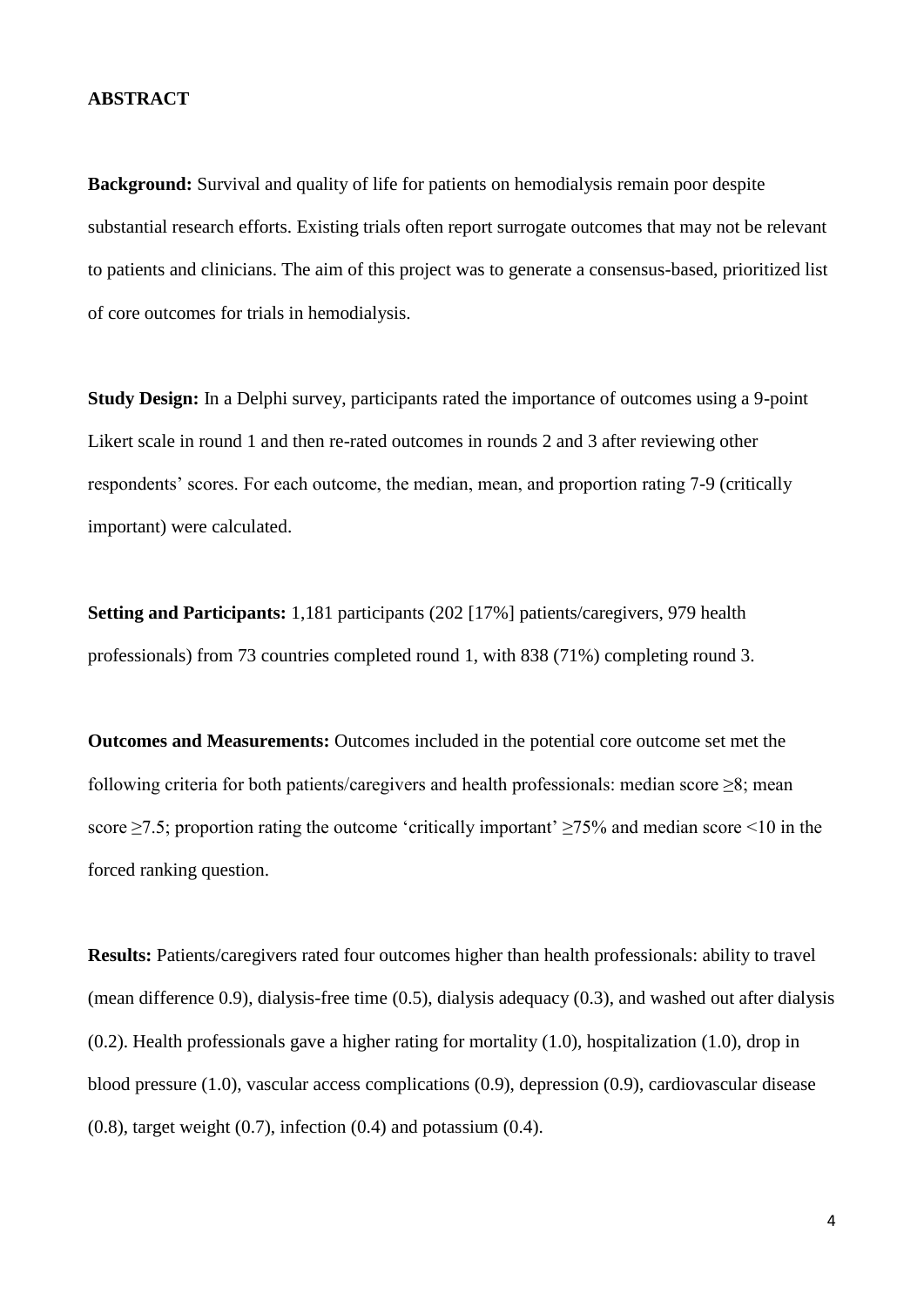**Limitations:** The Delphi survey was conducted online in English-language and excludes participants without access to a computer and internet connection.

**Conclusions:** Patients/caregivers gave higher priority to lifestyle-related outcomes than health professionals. The prioritized outcomes for both groups were vascular access problems, dialysis adequacy, fatigue, cardiovascular disease and mortality. This process will inform a core outcome set that in turn will improve the relevance, efficiency and comparability of trial evidence to facilitate treatment decisions.

**Keywords**: hemodialysis, outcomes, Delphi survey, core outcome set, trials, outcome domains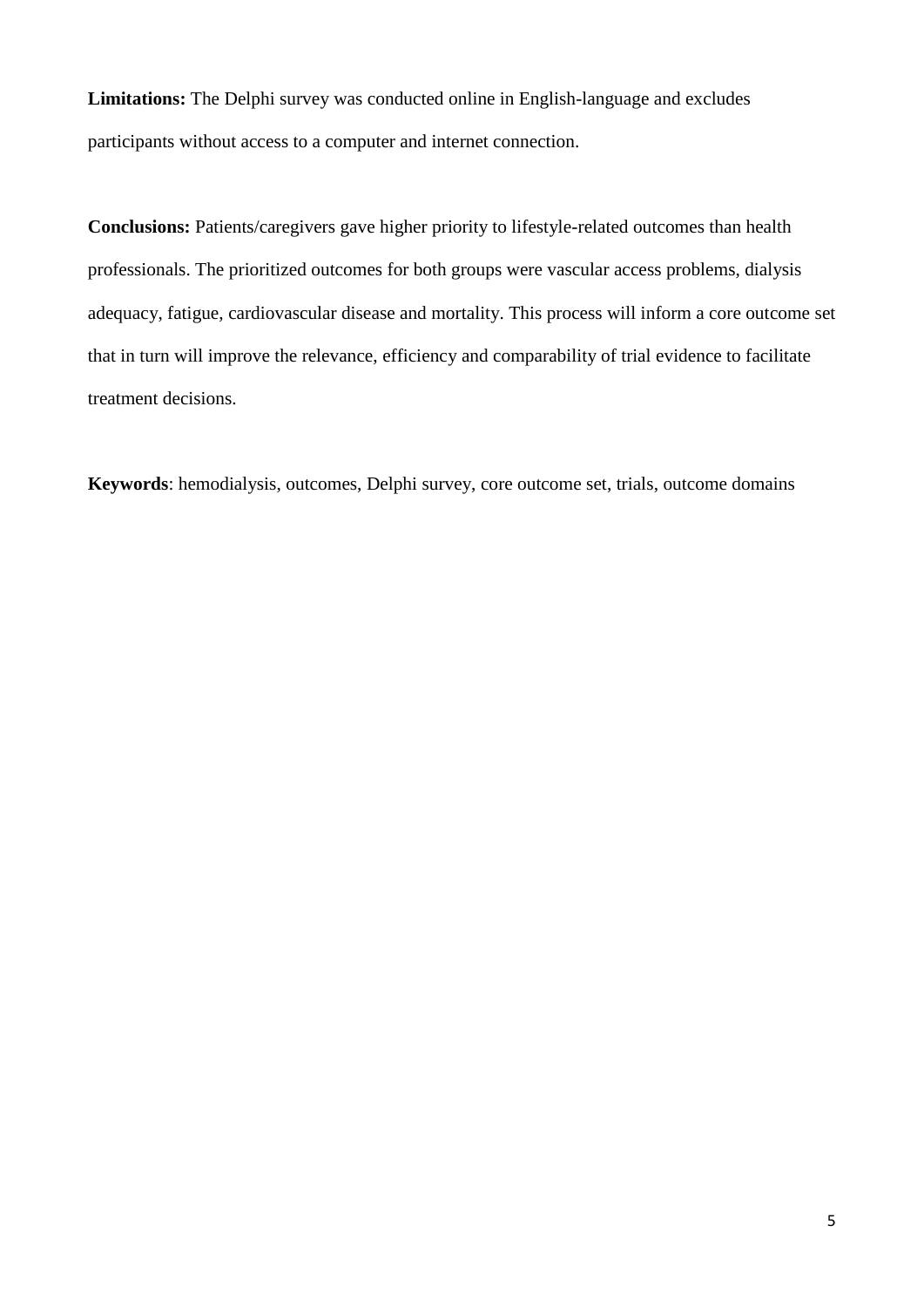### **INTRODUCTION**

The enormous investment in biomedical research, particularly in randomized trials, may not have led to the improvements in health that were hoped for.  $1-3$  It has been estimated that 85% of the worldwide US \$240 billion invested in research annually is wasted.<sup>[3](#page-20-1)</sup> In nephrology, there has been substantial research investment into hemodialysis (HD), yet survival rates have not improved correspondingly over the past 40 years and quality of life remains poor even compared with patients with many cancers.<sup>[4-7](#page-20-2)</sup> This may be partly attributable to what outcomes are selected and reported in trials – a challenge well-recognized across medical specialties.<sup>[1](#page-20-0)[,8-10](#page-20-3)</sup>

Surrogate endpoints are frequently used in clinical trials because of feasibility, in preference to outcomes that are directly relevant to patients and clinicians.<sup>[9,](#page-20-4)[11,](#page-21-0)[12](#page-21-1)</sup> In HD, biochemical markers such as serum phosphorus, calcium, and parathyroid hormone, are commonly reported but are not strongly and consistently associated with mortality, cardiovascular disease (CVD), or quality of life.<sup>[13-17](#page-21-2)</sup> Patients on HD prioritize outcomes relevant to their well-being and lifestyle – fatigue, ability to travel, ability to work, sleep, anxiety/stress  $18,19$  $18,19$  – all largely absent as outcomes reported by HD trials. In addition, the large heterogeneity of outcome measures and potential for outcome reporting bias (where trials selectively report results for outcomes that favor the intervention) undermines the reliability of trial evidence to inform clinicians and patients about the relative effects of interventions. [20](#page-21-5)

Engaging all stakeholders in establishing a core outcome set, an agreed minimum set of standardized outcomes to be measured and reported in all trials for a specific clinical area  $21,22$  $21,22$ , can increase the relevance, efficiency and reliability of trials. Initiatives to develop core outcomes are seen in rheumatology and oncology, and have demonstrated improvements in consistent reporting of relevant outcomes.<sup>[10,](#page-20-5)[23,](#page-22-1)[24](#page-22-2)</sup> As part of the international Standardized Outcomes in Nephrology-Hemodialysis (SONG-HD) initiative, this study aimed to generate a consensus-based prioritized list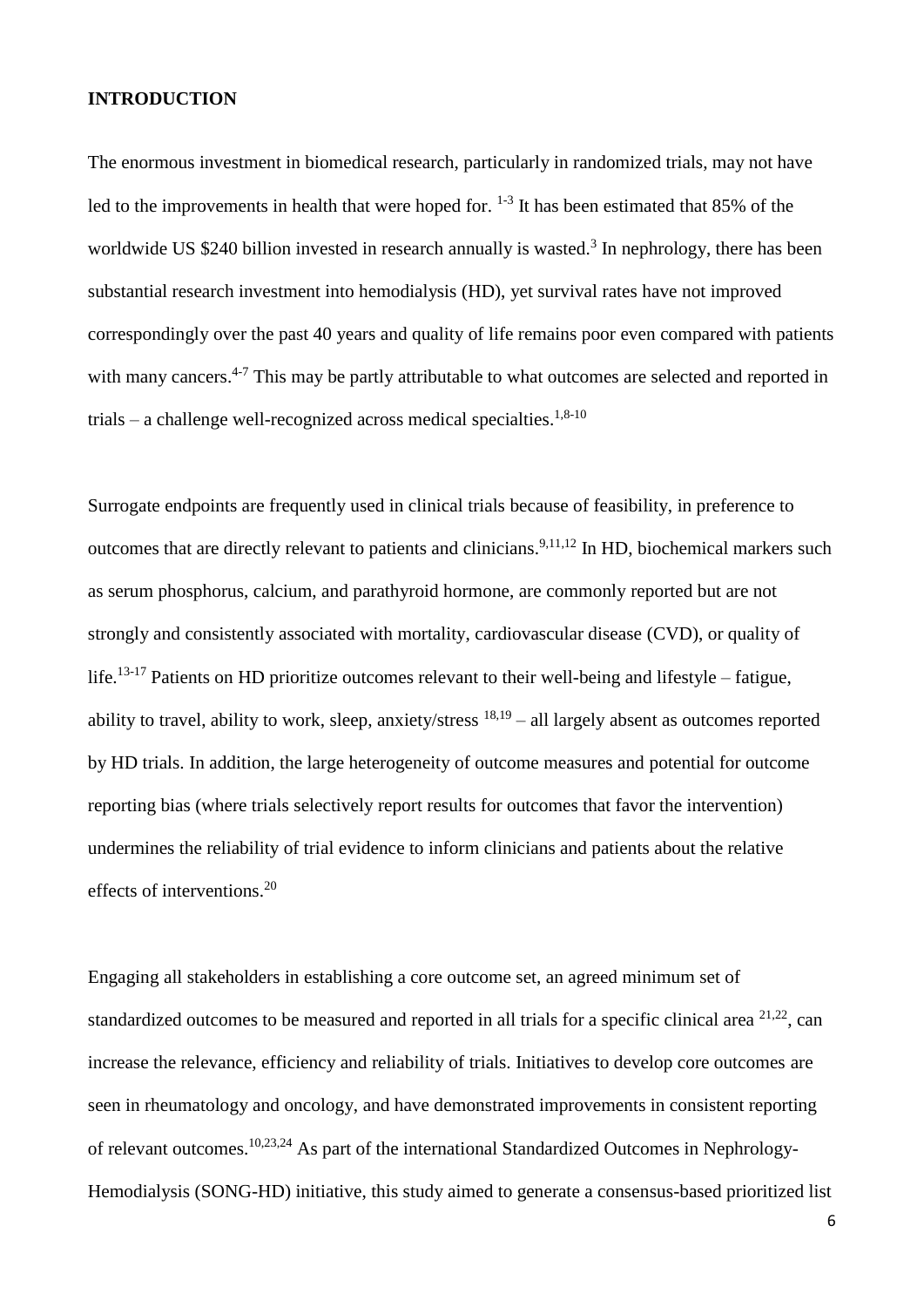of outcome domains for people on HD, which will be used to establish a core outcome set that reflects the shared priorities of patients, caregivers and health professionals.

### **METHODS**

#### **Study design**

The Delphi method is a technique for achieving consensus among a panel of experts. This process involves sequential surveys, typically conducted over three rounds, answered anonymously and gives equal influence to all who participate. It was first developed by the RAND Corporation in the 1950's  $^{25}$  $^{25}$  $^{25}$  and has since been increasingly used as a valid approach to develop consensus-based core outcomes for clinical trials in various medical specialty areas. [10](#page-20-5)[,22,](#page-22-0)[26-28](#page-22-4) The SONG-HD Delphi process is shown in Supplementary Figure S1.

### **Participant selection and recruitment**

Stakeholders including patients, caregivers/family members, nephrologists, surgeons, nurses, social workers, psychologists, dieticians, pharmacists, policy makers, researchers and industry, with experience or interest in HD were invited to join the Delphi Panel. Participants worldwide were eligible if they were aged over 18 years and able to complete an online survey in English-language. All participants provided informed consent.

Using an opt-in, snowballing sampling frame, we recruited patients/caregivers through participating hospitals, patient/consumer organizations, and social media listed in Supplementary File S1. Health professionals were recruited via the investigators networks and via emails and newsletters circulated by professional societies (Supplementary File S1). Participants registered their email on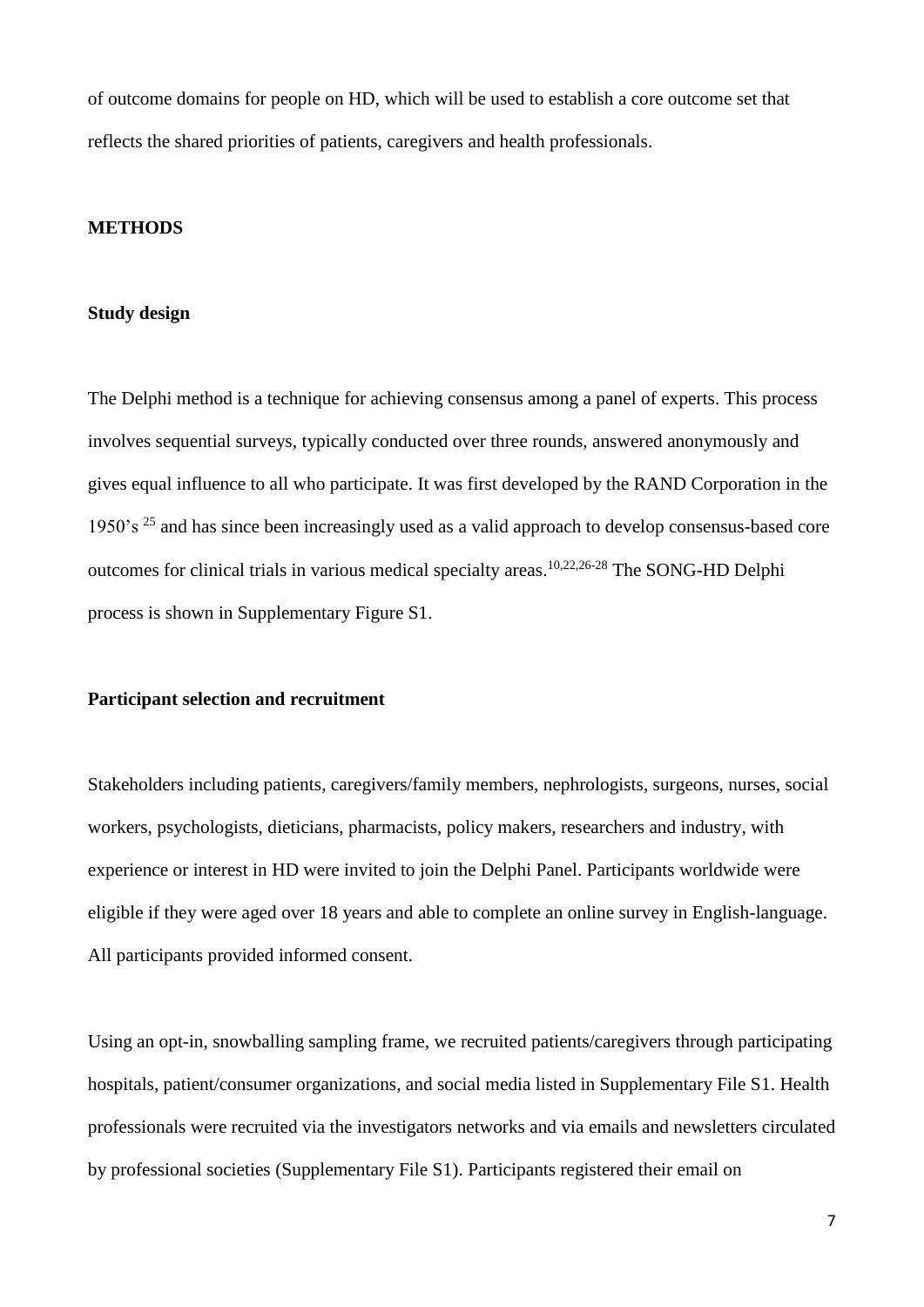www.songinitiative.org prior to the survey launch. The ethics boards of the University of Sydney (2015/228), Baylor College of Medicine (H-37406), University of Calgary (REB15-0708), Monash Medical Centre (13082B), Salford Royal NHS (15/WM/0303), and Sydney West Area Health Service (HREC2009/6/4.15) approved this study.

#### **Data collection**

The 34 outcome domains for the three-round Delphi survey were identified from a systematic review of outcomes reported in trials in HD, stakeholder interviews, and nominal group technique conducted with patients on HD and caregivers.<sup>[29,](#page-22-5)[30](#page-22-6)</sup> The ordering of outcomes was randomized and included a plain language definition (Supplementary File S2). The survey was reviewed by the SONG Executive Committee and SONG-HD investigators and piloted among 10 patients. The Delphi survey was completed online via LimeSurvey between September and November, 2015. The online survey administration minimizes data entry error, allows for wider dissemination and is more efficient compared to a paper survey.

*Round 1*: Participants rated the importance of each of the 34 outcomes based on a 9-point Likert scale. A score of 7-9 indicated that the outcome was of "critical importance", 4-6 indicated "important but not critical" and 1-3 indicated "limited importance" according to the GRADE process.<sup>[31](#page-23-0)</sup> An option of "unsure" was provided. Participants could enter comments about their choice of ranking for each outcome. In addition, participants could suggest new outcomes that were not included in the survey. Outcomes with a mean and median of less than 7 for patients/ caregivers and health professionals were not included in round 2.

*Round 2*: Participants reviewed the group scores and their own score for each outcome and re-rated the 29 outcomes using the same 9-point Likert scale. The group scores were displayed in an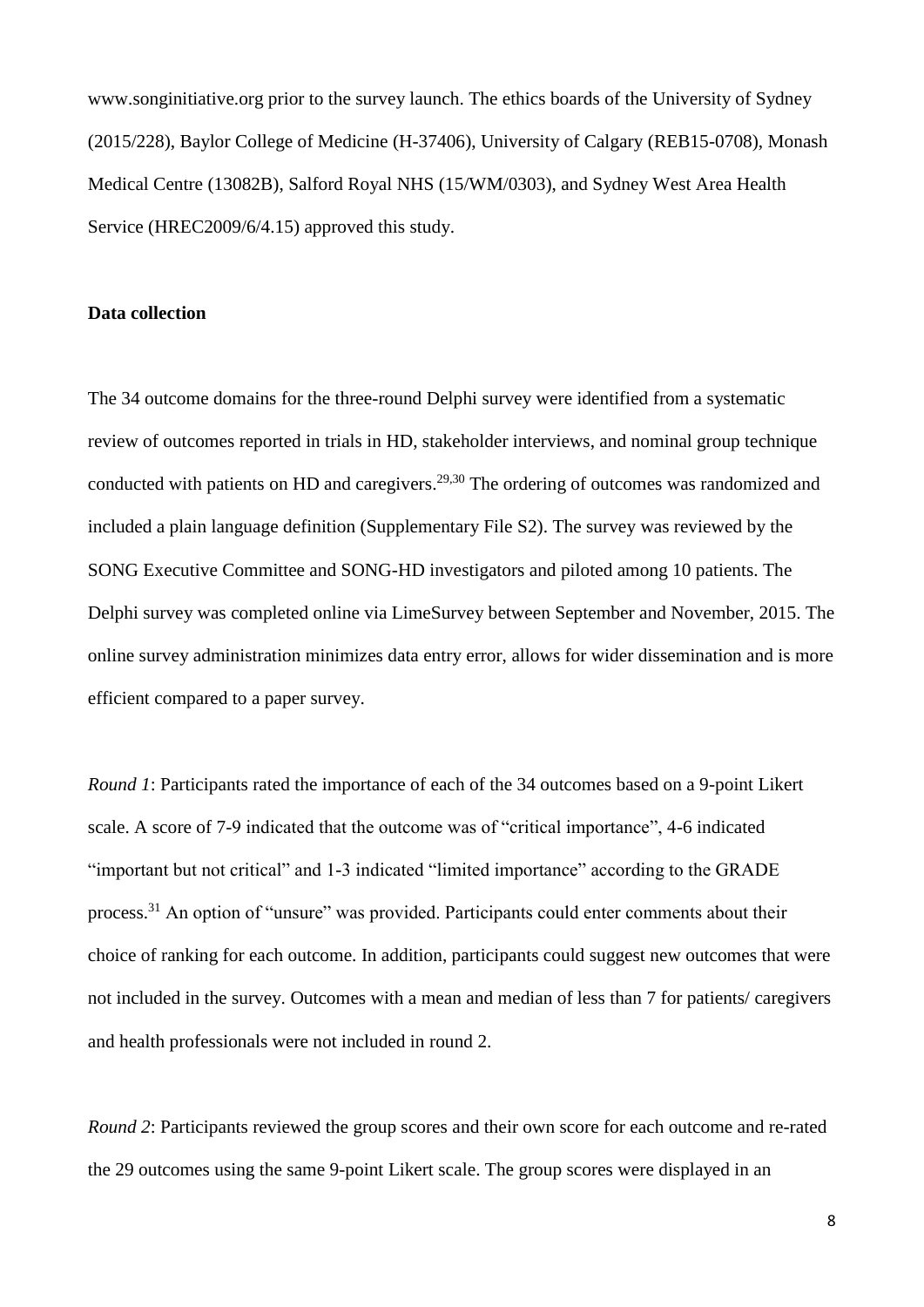interactive column graph which showed the distribution of scores for: patients/caregivers, health professionals, and the total sample combined (weighted) (Supplementary Figure S1). Instructions on how to read the graph were provided to ensure that participants were able to understand the results. For each outcome, an optional comments box allowed participants to explain reasons for their rating. Outcomes with a mean and median ≤ 7 for patients/ caregivers and health professionals were excluded from round 3.

*Round 3*: Participants were asked to re-rate 20 outcomes using the same Likert scale in the previous rounds after viewing the scores, and in addition, de-identified comments (i.e. free text responses from participants relating to reasons for their rankings or observations on the results for each outcome) from round 2. The comments were divided into two boxes: 'Patients and caregivers' and 'Health professionals' with the ability to scroll down and read all comments. A free text box was provided for each outcome so participants could provide additional comments. In addition, participants completed a forced ranking question, using a drag and drop function, to rank outcomes relative to each other.

### **Data analysis**

We used SPSS (IBM; Version 22.0) to calculate descriptive statistics. We calculated the median, mean, and proportion of participants (rating 7-9) for each outcome. The scores were calculated separately for patients/caregivers and health professionals, with the difference in means considered significant at P<0.05 based on the t-test. For the ranking scores, we calculated the median and interquartile range (IQR) for each outcome to determine rank. Any analysis of the total sample was weighted equally between patients/caregivers and health professionals.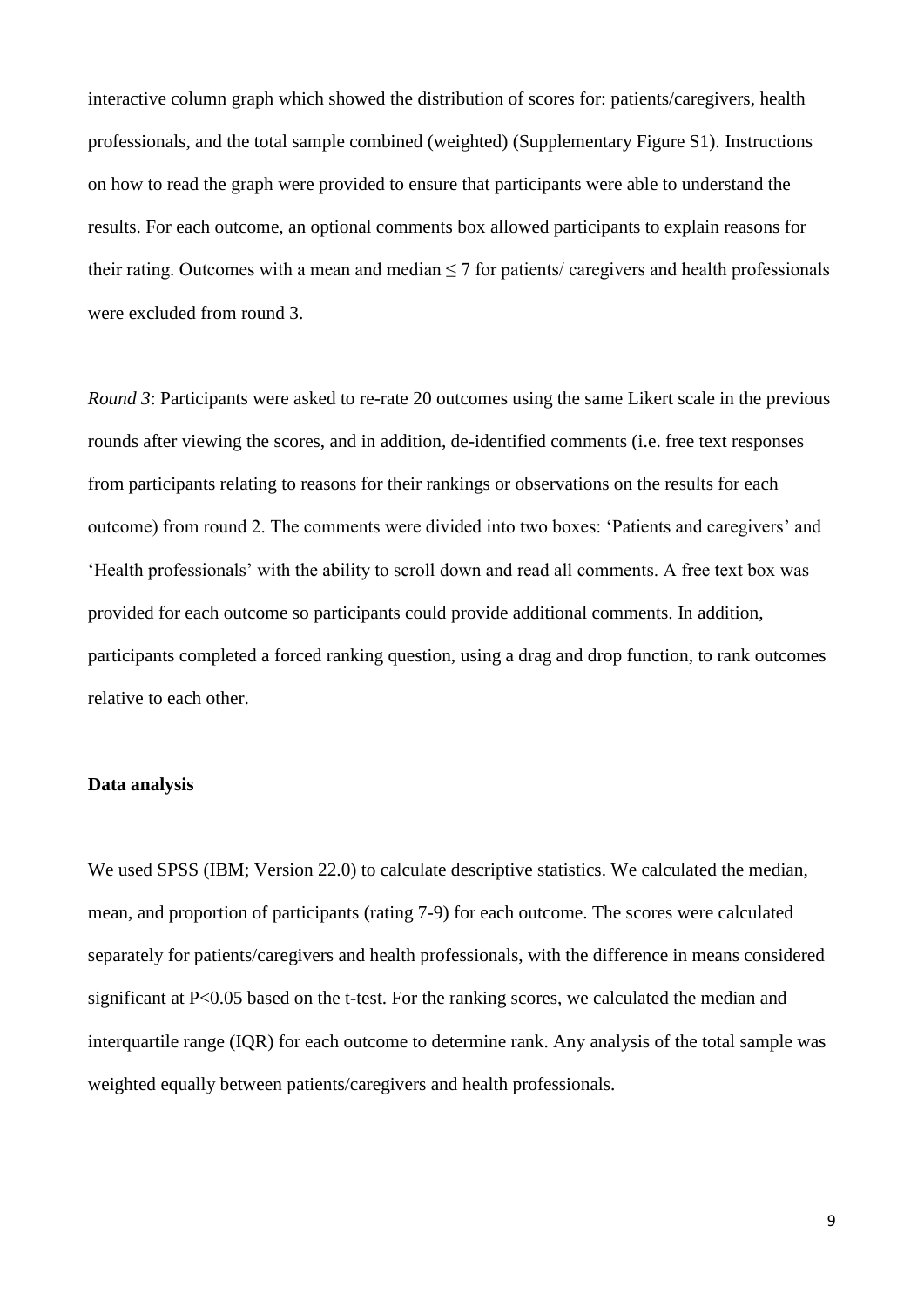Consensus was defined a priori based on the OMERACT definition using proportion scores. "Consensus in" is defined as greater than or equal to 70% of participants scoring as 7 to 9 and less than 15% participants scoring as 1 to  $3.^{29}$  $3.^{29}$  $3.^{29}$  However, as most participants rated all outcomes in round 3 as critically important with scores of 7-9, these criteria resulted in a list of 16 outcomes, which exceeded the recommended 3 to 5 outcomes for a core outcome set. Therefore, the definition and threshold for "consensus in" were revised to determine a maximum of five core outcomes to be considered for the core outcome set.

# *Definition of consensus*

Outcomes from round 1 with a mean and median score greater than or equal to 7 for patients/caregivers and health professionals were included in round 2. This was validated against the proportion of critically important scores (rated 7-9) for each outcome to ensure that important outcomes were not excluded.

Outcomes from round 2 with a mean and median score greater than 7 for patients/caregivers and health professionals were included in round 3. This was validated against the proportion of critically important scores (rated 7-9) for each outcome.

Outcomes included in the potential core outcome set met the following criteria for both patients/caregivers and health professionals: median score greater than or equal to 8; mean score greater than or equal to 7.5; proportion of participants rating the outcome 'critically important' is greater than or equal to 75% and median score is less than 10 in the forced ranking question.

### **RESULTS**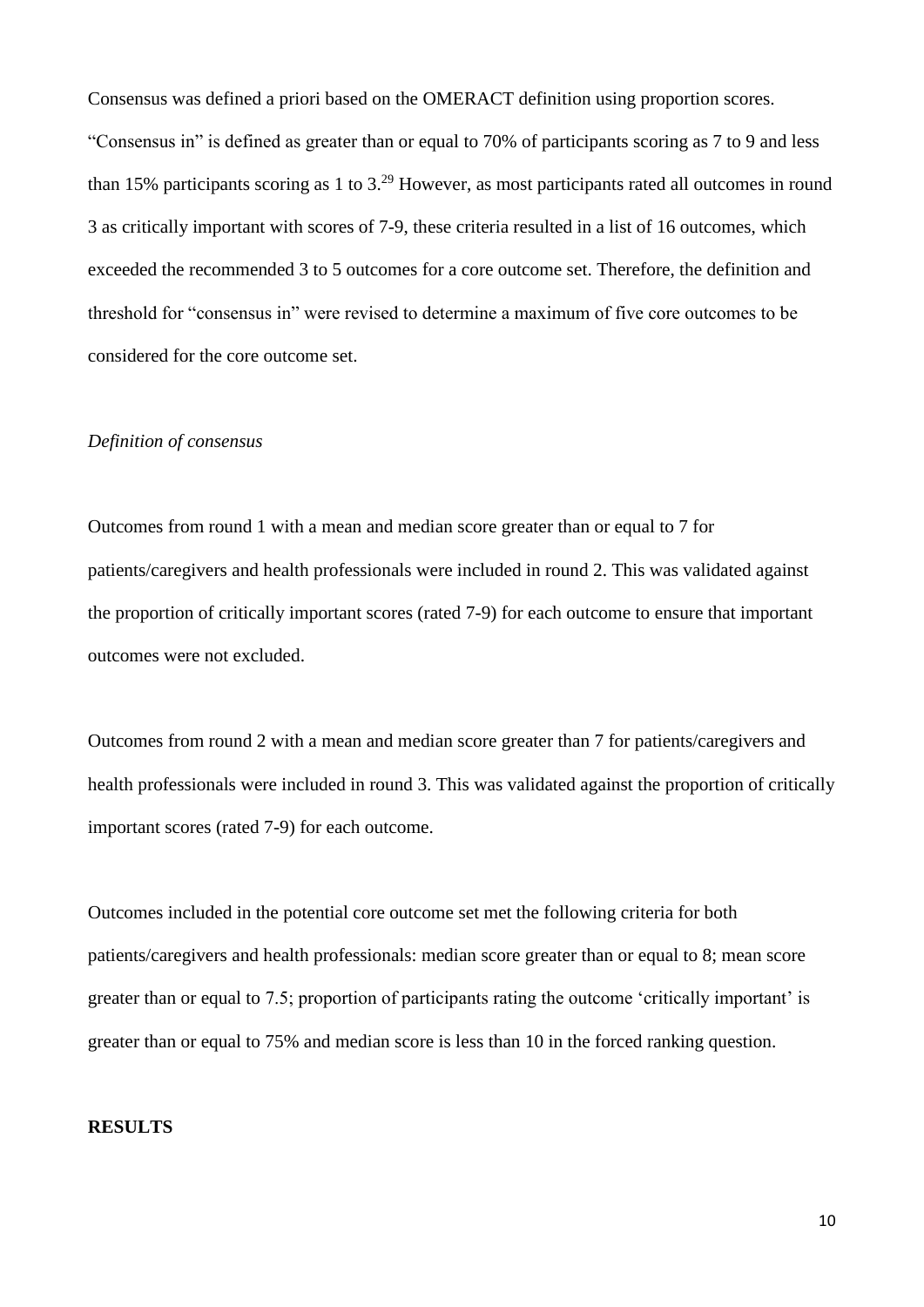### **Participant characteristics**

In total, 1 181 people from 73 countries participated in round 1 of the Delphi survey including 202 (17%) patients/caregivers and 979 (83%) health professionals. Round 2 included 165 patients/caregivers (17%) and 784 health professionals (83%) from 63 countries. In the third and final round, 150 patients/caregivers (18%) and 688 health professionals (82%) participated. The full survey completion rate was 71%. The participant characteristics are provided in Tables 1 and 2.

In round 3, 115 (77%) patients/caregivers were aged from 41 to 70 years and 76 (51%) were women. Patients/caregivers were from 14 countries in round 1 (11 countries in round 3). In round 3, the majority of patient/caregiver participants were from Australia (40 [27%]), Canada (37 [24.7%]), United Kingdom (UK) (25 [17%]), United States (US) (19 [13%]), and New Zealand (18 [12%]). Among the 116 (77%) patients on HD, 63 (42%) patients were on in-center HD and 51 (34%) were on home HD. The health professionals included 857 nephrologists (51%), 386 nurses (38%), 53 researchers (5%), and 63 (6%) in other roles. Health professionals were from 72 countries in round 1 (62 countries in round 3).

# **Delphi scores**

*Round 1*: The means, medians, and proportion of participants rating the outcome  $7 - 9$  (critical) importance) for each of the 34 outcomes are shown in Supplementary Table S1. The top three outcomes rated by patients/caregivers based on mean scores (1 to 9) were: dialysis adequacy (7.5 [standard deviation [SD] =2.1]), ability to travel (7.5 [SD 1.9]) and dialysis-free time (7.3 [SD 1.8]). The top three outcomes for health professionals were: vascular access problems (8.1 [SD 1.3]), CVD (7.9 [SD 1.3]), and mortality (7.7 [SD 1.6]. Definitions of high rating outcomes are provided in Box 1.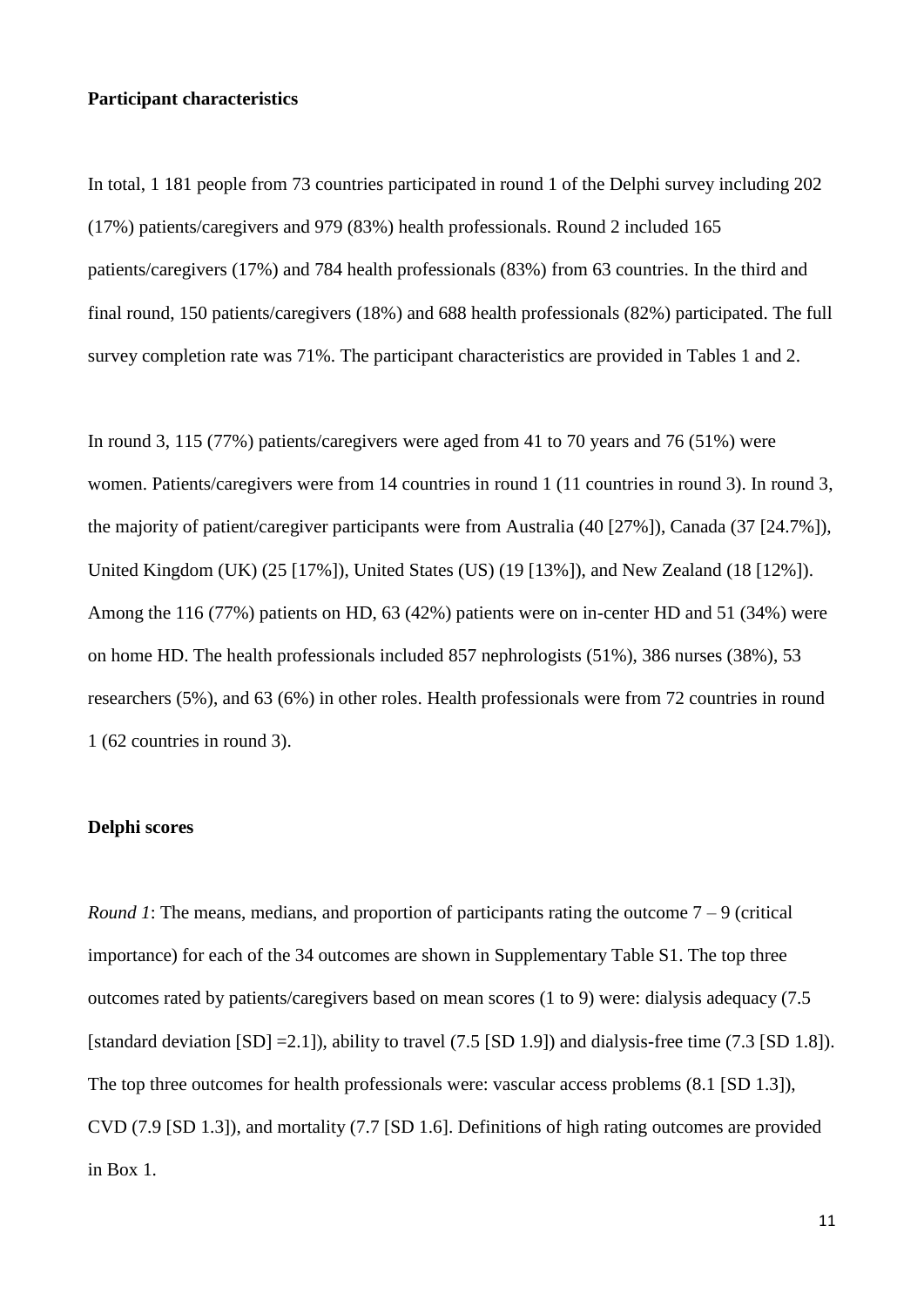The following outcomes were excluded from round 2 as they had a mean or median score of less than 7 (not of critical importance) among both patient/caregiver and health professional groups in round 1: nausea/vomiting, sexual function, restless legs syndrome, itching and cramps. Less than 25% of participants suggested new outcomes in round 1 (Supplementary Table S2). These outcomes were not considered for inclusion in round 2 due to the following reasons: the outcome could not be measured in a clinical trial for the majority of adult patients on HD, the outcome was too broad conceptually or ambiguously defined, and the outcome was described as an intervention.

*Round 2*: Round 2 included 29 outcomes (Supplementary Table S3). The top 3 outcomes for patients/caregivers were: dialysis adequacy (7.7 [SD 1.8]), ability to travel (7.6 [SD 1.9]) and dialysis-free time (7.5 [SD 1.7]). The top 3 outcomes rated by health professionals were: vascular access problems (8.4 [SD 1.0]), CVD (8.2 [SD 1.1]) and mortality (8.2 [SD 1.2]).

Outcomes which had a mean and median score  $\leq$ 7 with less than 70% of the sample rating the outcome 7-9 (critical importance) were excluded from round 3: anxiety/stress, food enjoyment, calcium, parathyroid hormone, cognition, sleep, bone health, financial impact and phosphate.

*Round 3*: Round 3 included 20 outcomes (Supplementary Table S4). The top three outcomes for patients/caregivers were: dialysis adequacy (7.9 [SD 1.8]), ability to travel (7.7 [SD 1.7]) and vascular access problems (7.7 [SD 2.0]). The top three outcomes for health professionals were vascular access problems (8.6 [SD 0.9]), CVD (8.4 [SD 1.0]) and mortality (8.3 [SD 1.1]).

Outcomes that met at least two of the following criteria for consensus within both stakeholder groups (median  $\geq 8$ , mean  $\geq 7.5$ , proportion  $\geq 75\%$ , and median rank < 10) [Table 3]) were: CVD,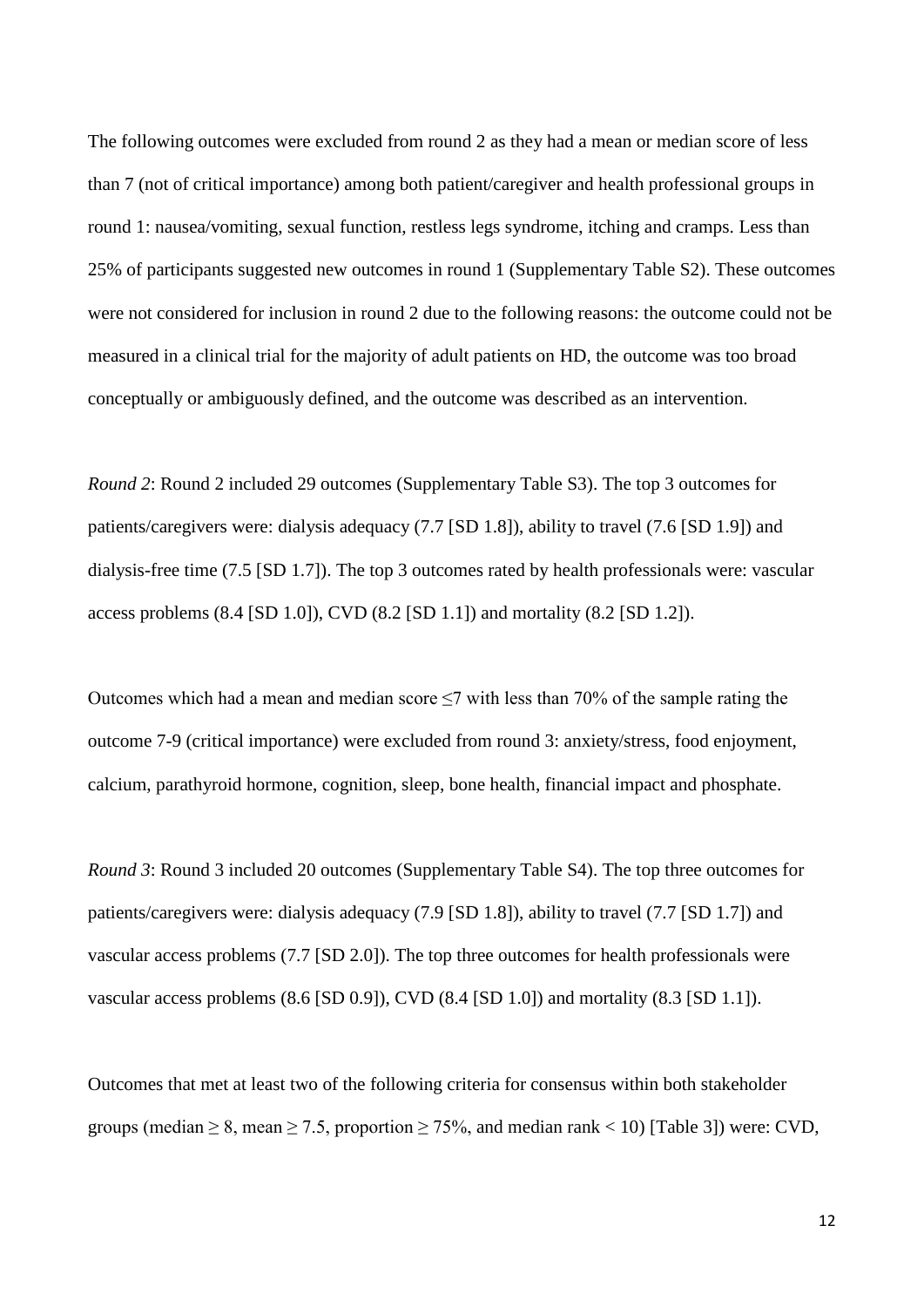mortality, dialysis adequacy, fatigue, and vascular access problems. All participant comments for each outcome are provided in Supplementary File S3.

#### **Changes in scores from round 1 to 3 within stakeholder groups**

As shown in Figure 1, the patient/caregiver mean scores increased between rounds 1 and 3 for the following 7 outcomes: vascular access problems (mean score difference 0.9,  $P = <0.001$ ), CVD  $(0.7, P = 0.002)$ , infection/immunity  $(0.7, P = 0.004)$ , drop in blood pressure  $(0.6, P = 0.02)$ , mobility (0.6, P = 0.02), target weight (0.6, P = 0.02) and washed out after dialysis (0.5, P = 0.01).

For health professionals, the mean scores increased for 16 outcomes between rounds 1 and 3 (Figure 2): mortality (0.6, P < 0.001), CVD (0.5, P < 0.001), vascular access problems (0.4, P < 0.001), ability to travel  $(0.4, P < 0.001)$ , dialysis-free time  $(0.4, P < 0.001)$ , dialysis adequacy  $(0.4, P < 0.001)$ P < 0.001), washed out after dialysis (0.3, P < 0.001), ability to work (0.3, P < 0.001), infection/immunity (0.3, P < 0.001), drop in blood pressure (0.3, P < 0.001), hospitalization (0.3, P  $< 0.001$ ), fatigue (0.3, P  $< 0.001$ ), impact on family/friends (0.3, P  $< 0.001$ ), mobility (0.2, P  $<$ 0.001), pain (0.2,  $P = 0.007$ ) and blood pressure (0.2,  $P = 0.02$ ). No mean scores decreased across the three rounds of the survey for either patients/caregivers or health professionals.

### **Differences between stakeholder groups**

The differences in ratings between stakeholder groups are shown in Figure 3. Based on the difference in mean scores in round 3, four outcomes were rated higher by patients/caregivers: ability to travel (mean difference 0.9,  $P \le 0.001$ ), dialysis-free time (0.5,  $P \le 0.001$ ), dialysis adequacy (0.3,  $P = 0.05$ ) and washed out after dialysis (0.2,  $P = 0.05$ ).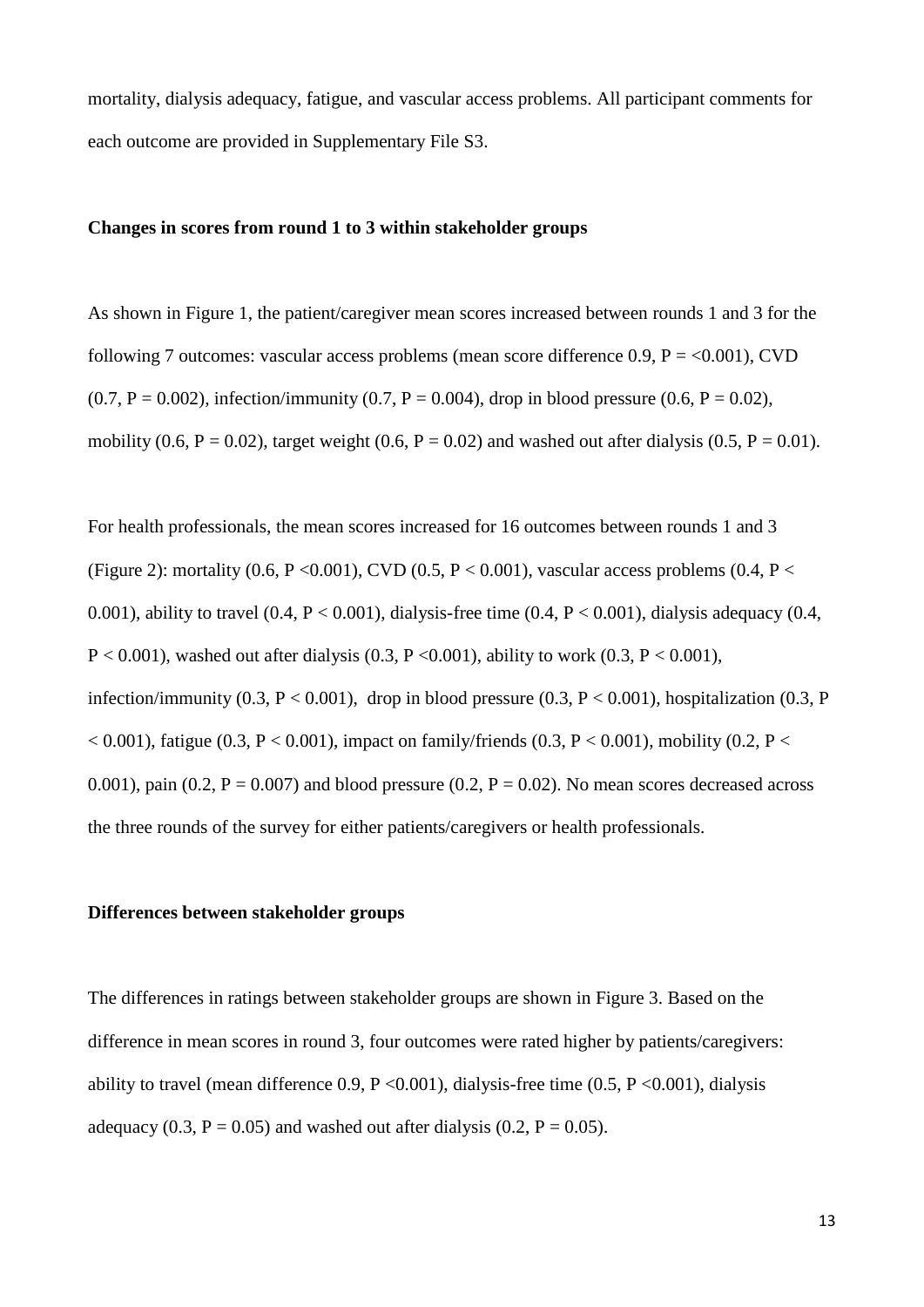Health professionals rated 11 outcomes higher compared to patients/caregivers: mortality (mean difference 1.0, P <0.001), hospitalization (1.0, P <0.001), drop in blood pressure (1.0, P <0.001), vascular access problems  $(0.9, P \le 0.001)$ , depression  $(0.9, P \le 0.001)$ , CVD  $(0.8, P \le 0.001)$ , target weight (0.7, P < 0.001), infection/immunity (0.4, P = 0.002), potassium (0.4, P = 0.02), ability to work (0.3,  $P = 0.008$ ), and pain (0.3,  $P = 0.04$ ).

# **Forced ranking scores**

The results of the forced ranking question are shown in Supplementary Table S5. The top outcomes ranked by patients/caregivers were (median rank score [Inter Quartile Range (IQR)]): CVD (7 [IQR 4-14]), vascular access problems (median rank 7 [IQR 3-13]), dialysis adequacy (8[IQR 4-11]) and fatigue (8 [IQR 4-11]). The top outcomes ranked by health professionals were: CVD (3 [IQR 2-7]), mortality (3 [IQR 1-9]) and vascular access problems (4 [IQR 2-7]).

### **DISCUSSION**

The highest-priority outcomes shared among patients/caregivers and health professionals were vascular access problems, dialysis adequacy, fatigue, CVD, and mortality. Overall, most of these reflect common and high-impact outcomes in the context of HD, which have remained as major challenges in providing care for patients on HD. Frequently reported biochemical outcomes in HD trials, such as phosphate, calcium and parathyroid hormone, were consistently rated to be of lower importance by both stakeholder groups.

Although there was convergence in ratings between patients/caregivers and health professionals across the three rounds of the Delphi, our findings also highlight some mismatches. Outcomes relating to lifestyle (ability to travel, dialysis-free time) and well-being (washed out after dialysis)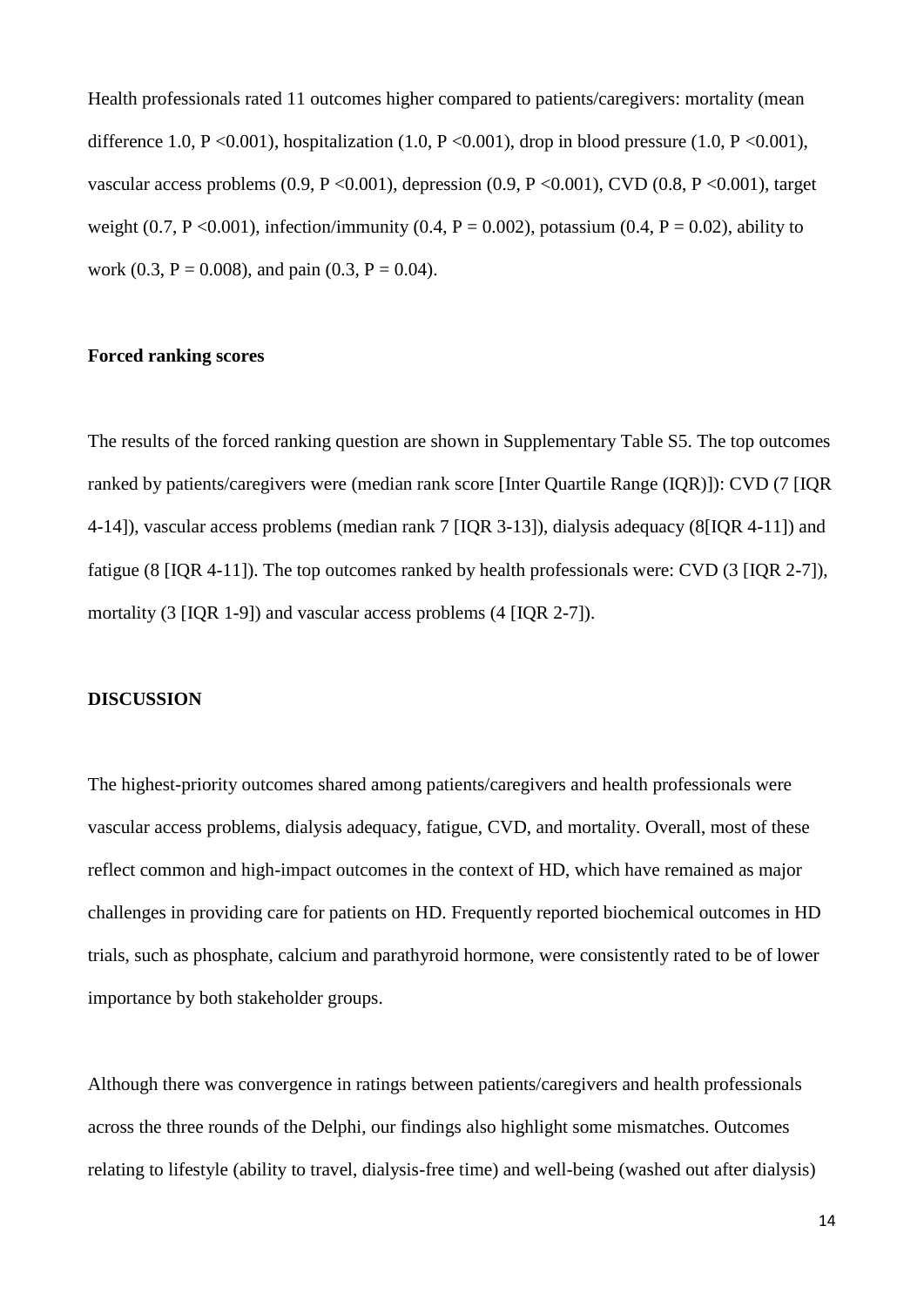rated higher among patients/ caregivers compared to health professionals. Research has consistently shown that patients and caregivers prioritize lifestyle-related outcomes over biochemical endpoints.<sup>[18,](#page-21-3)[19,](#page-21-4)[30](#page-22-6)</sup> Ability to travel, fatigue/energy and dialysis-free time are important outcomes for patients and caregivers who want to retain normality in their day to day lives and maintain a reasonable quality of life.<sup>[19,](#page-21-4)[30](#page-22-6)</sup> In a recent discrete choice study, patients were willing to trade off 23 months of life expectancy with home-based dialysis to increase their ability to travel.<sup>[32](#page-23-1)</sup> Biochemical endpoints are less important to patients and caregivers because they are considered intangible or imperceptible. [30](#page-22-6)

Dialysis adequacy was also rated higher by patients/caregivers. The participant comments (Supplementary File S3) and discussions from the recent SONG-HD consensus workshop on establishing core outcomes in  $HD^{33}$  $HD^{33}$  $HD^{33}$ [,](#page-23-2) indicates participants conceptualized the term "dialysis" adequacy" as a broad quality of life outcome (i.e. dialysis that is adequate for enabling patients to feel well) rather than quantification of urea kinetics, which may explain this apparent divergence.

The rating of CVD by patients increased significantly between round 1 and 3. Based on the comments provided by patients shown in Supplementary File S3, the reasons were largely due to gaining an understanding of the importance of CVD through reading other participant's comments, and a few patients who experienced cardiovascular events during the survey period (Supplementary File S3). Similarly, studies have shown that patients with chronic kidney disease have limited knowledge about their risk of CVD.<sup>[30,](#page-22-6)[34](#page-23-3)</sup>

The outcomes rated higher by health professionals (with a mean difference greater than 0.5 in ratings) were: mortality, hospitalization, drop in blood pressure, vascular access problems, depression, CVD, and target weight. This perhaps reflects their perceived primary clinical role in preventing and managing these outcomes which are common among HD patients and awareness of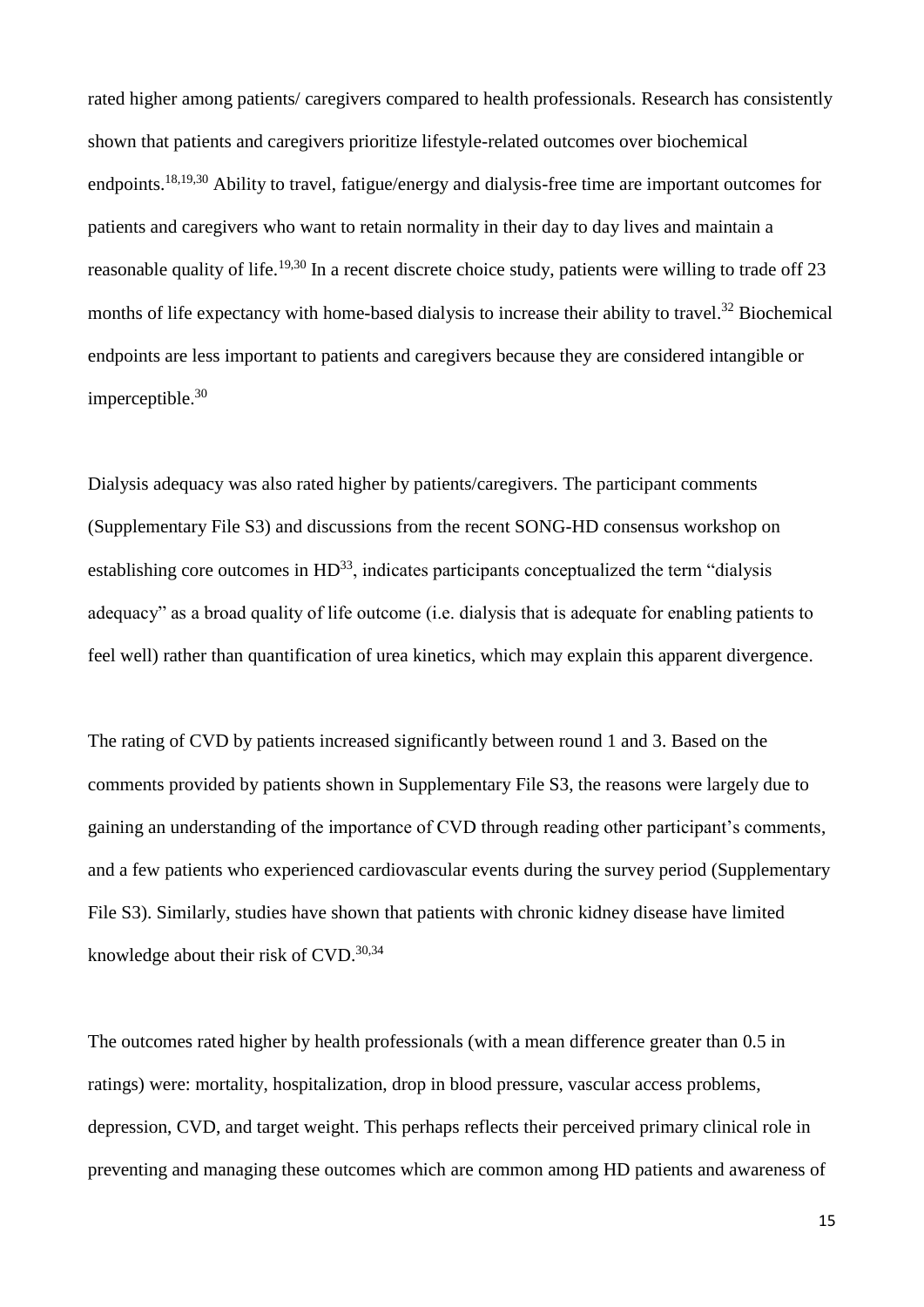their impact on patients' lives, whereas high-priority outcomes for patients such as ability to travel and dialysis-free time may be seen by health professionals as impractical to measure.

Uremic symptoms such as itching and nausea/vomiting, as well as restless legs syndrome and cramps were rated relatively lower by patients/caregivers in round 1 and were excluded from subsequent rounds. Instead, patients/caregivers gave higher priority to broader outcomes related to lifestyle impact and overall well-being (dialysis-free time, ability to travel, fatigue) rather than specific symptoms. Yet, many patient-reported outcome measures are designed to assess symptoms and few robust and well-validated instruments measure specific patient-important outcomes that have an arguably more pervasive and long-term impact on lifestyle and well-being.<sup>[35-37](#page-23-4)</sup> Furthermore, patients may not report lifestyle problems (e.g. ability to work) which are not articulated in clinical settings as patients may perceive these to be beyond their clinician's control.

The SONG-HD Delphi survey had a large sample size (five times greater than most similar Delphi surveys to establish core outcomes)<sup>[23,](#page-22-1)[38,](#page-23-5)[39](#page-23-6)</sup> and achieved a broad engagement of a range of stakeholders including patients/caregivers, multidisciplinary healthcare providers, policy makers and industry, across 73 countries, and retained a high response rate of 71% by round 3. The process provided a transparent and systematic way to gain consensus on the importance of outcomes to consider for a core outcome set in HD. However, there are some potential limitations. The Delphi survey was conducted online and excludes participants without access to a computer and internet connection. The survey was only available in English-language to retain consistency of meaning and for feasibility, although some participants submitted open-text responses in Spanish-language which were translated. We also acknowledge that detailed analysis of the open-text responses was not conducted and is beyond the scope of the current paper. Given the design of the Delphi survey, we recognize that the results are potentially biased towards participants who are English speaking with access to a computer and internet connection, and who have the ability to use a computer.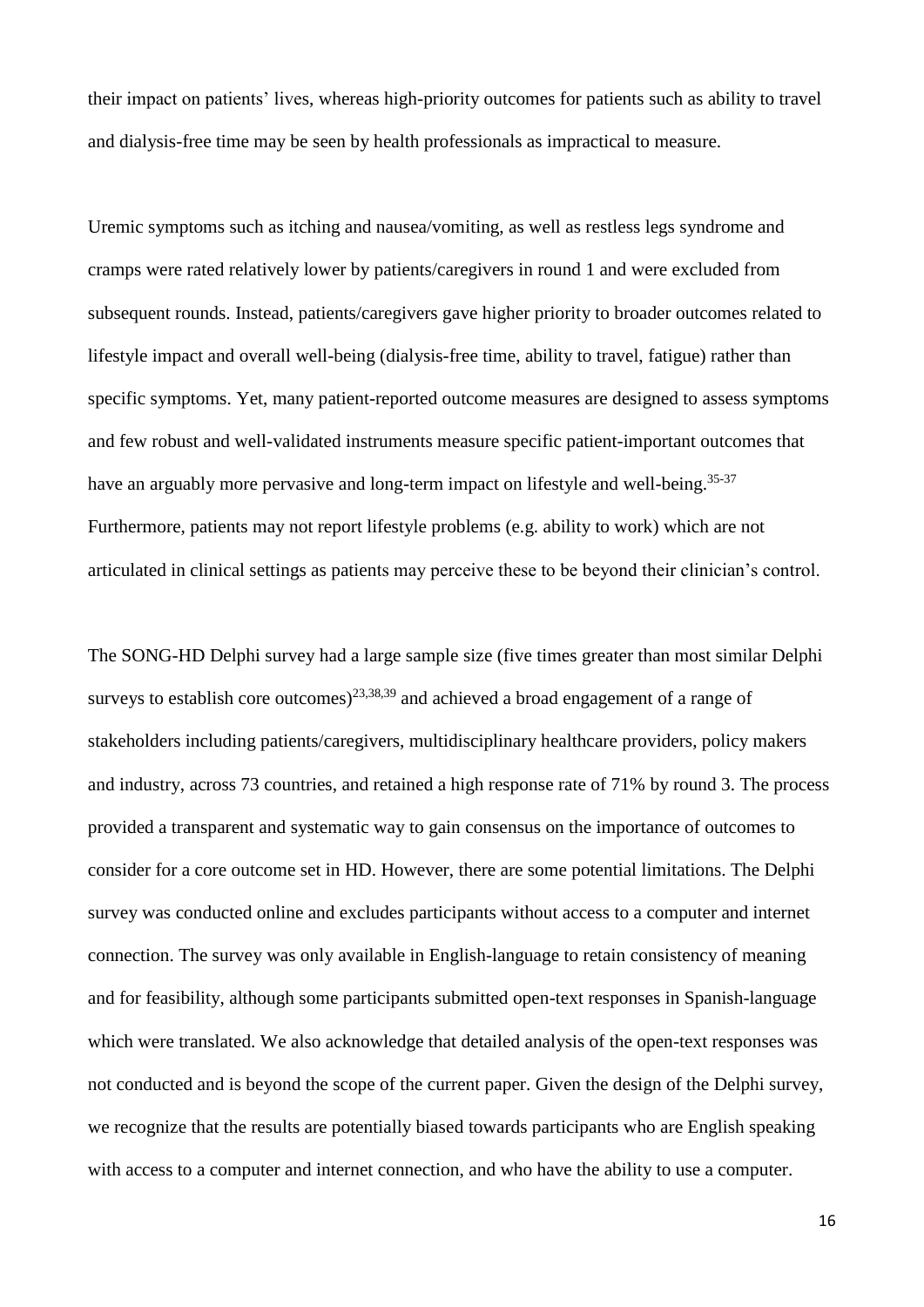We included participants from 73 countries and acknowledge that the majority of participants were from high income countries. We recognize that these outcomes may not be shared by those who did not participate in the study, or by individuals or groups within the study. A study of this type must necessarily accept the views of the majority of participants as representing the consensus position, and will not represent the view of all individuals.

Whilst definitions were provided for each outcome domain, we acknowledge the inevitable interaction between some outcome domains, and participants may have interpreted the outcomes differently. We provided the participant comments to make explicit how the outcomes were conceptualized, and based on these data, we did not note any apparent differences that may have explained variation in prioritization between patients/caregivers and health professionals. The results from the consensus workshop further support this.<sup>[33](#page-23-2)</sup>

Currently, there is no core outcome set in chronic kidney disease. The Delphi survey results will be used to establish a core outcome set to be reported in all trials in HD, which is expected to increase the quality and relevance of research. This has been done successfully by the Outcome Measures in Rheumatology (OMERACT) initiative, which has improved the reporting and relevance of outcomes in rheumatology trials.<sup>[10,](#page-20-5)[24](#page-22-2)</sup> Recent analyses have shown that a higher percentage of trials are now incorporating the OMERACT core outcome set in rheumatology trials.<sup>[24](#page-22-2)</sup>

The results of this study were discussed at a recent SONG-HD consensus workshop. To effectively implement a core outcome set in chronic kidney disease, patients/caregivers and health professional participants suggested that outcome measures should be feasible and valid, and take patient priorities into account.<sup>[33](#page-23-2)</sup> Once the core outcome domains have been established, which will be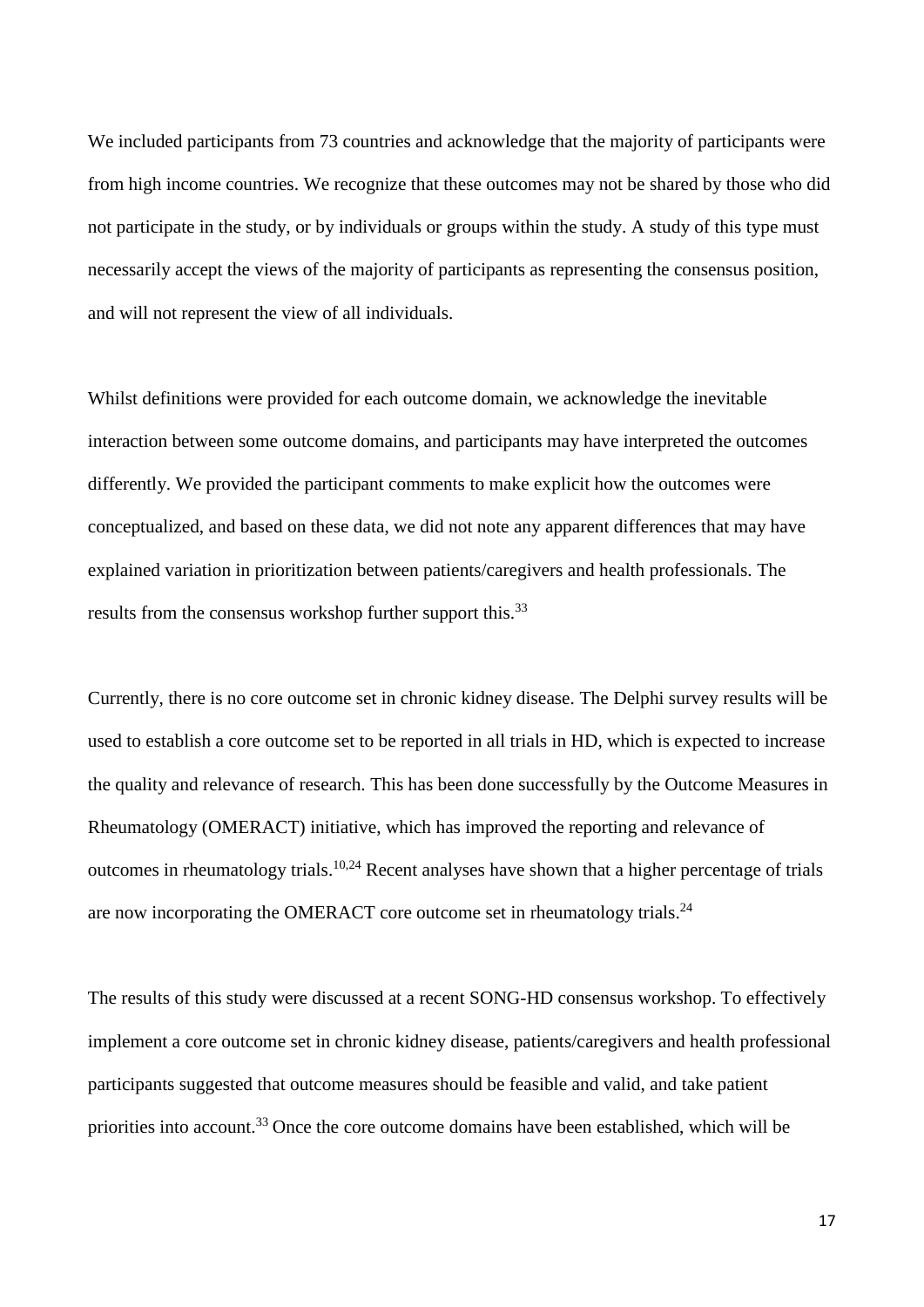largely informed by the results of this Delphi survey, further work will focus on identifying core outcome measures for the outcome domains.

In summary, the international SONG-HD Delphi study identified a prioritized set of outcome domains for trials in HD based on consensus among key stakeholder groups. The top prioritized outcomes by both patients/caregivers and health professionals were vascular access problems, dialysis adequacy, fatigue, CVD and mortality. Patients/caregivers place highest value on outcomes that will enable them to maintain their day-to-day well-being and lifestyle. The findings will directly inform the development of a core outcome set to be used in HD trials. Ultimately, this will strengthen the relevance and reliability of trial evidence to support shared decision-making for people dependent on HD in order to improve treatment outcomes.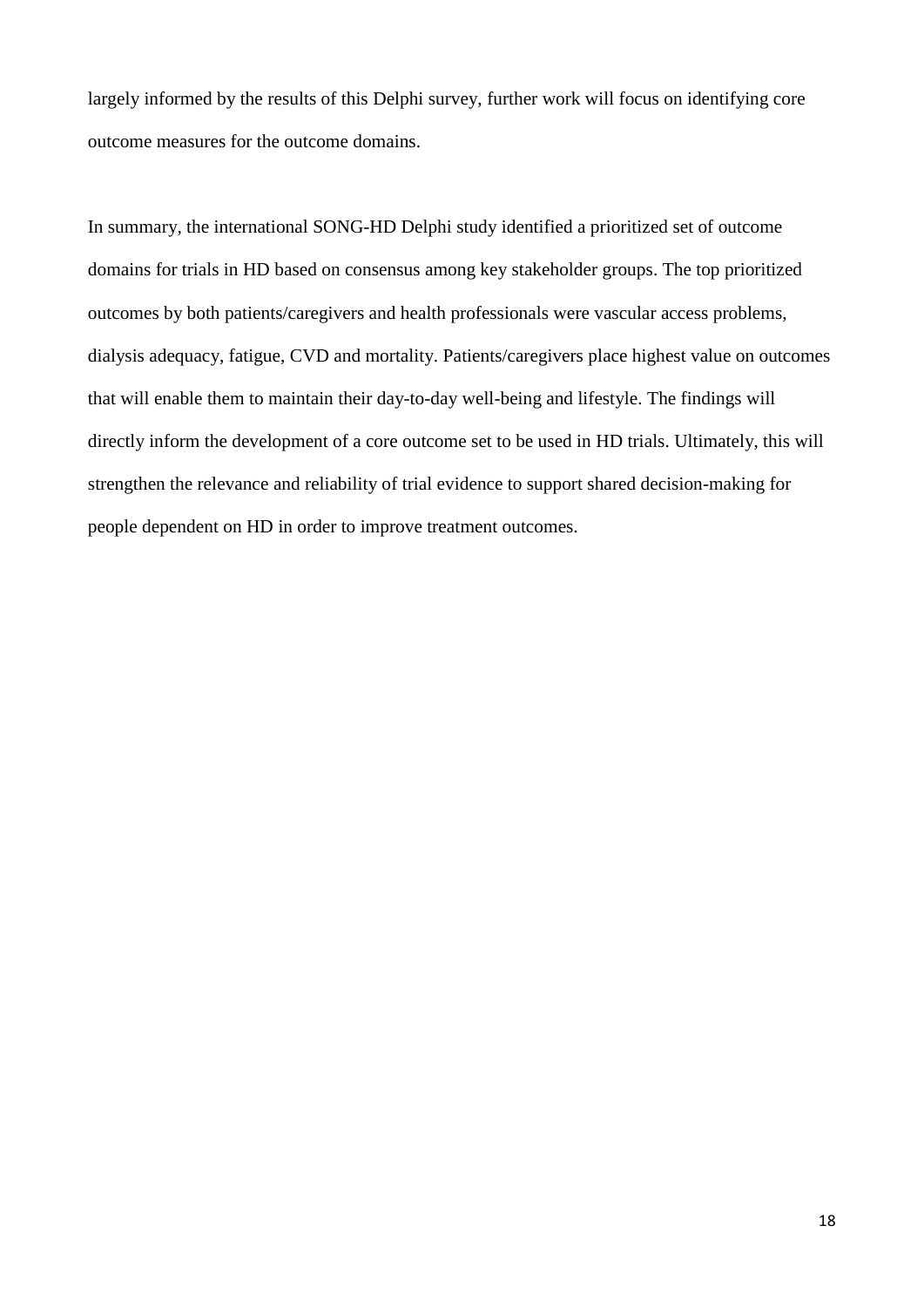#### **ACKNOWLEDGEMENTS**

We thank the following organizations for their support:

International: Cochrane Kidney and Transplant, International Society of Nephrology (ISN), Kidney Disease | Improving Global Outcomes (KDIGO), PKD International; Australia/New Zealand: Australian and New Zealand Society of Nephrology (ANZSN), Australian Kidney Trials Network (AKTN), Christchurch Kidney Society, Kidney Health Australia (KHA), Kidney Health Australia – Caring for Australasians with Renal Impairment Guidelines (KHA-CARI), Kidney Health New Zealand (KHNZ), Renal Society of Australasia (RSA); Canada: The Kidney Foundation of Canada (KFOC), Canadian Society of Nephrology (CSN); Europe: British Kidney Patient Association, British Renal Society (BRS), European Kidney Patients Federation (EKPF), European Renal Best Practice (ERBP), The Renal Association; United States: Home Dialysis Central, National Kidney Foundation Southern California

### **Contributions**

Research idea and study design: all authors; Data acquisition: NE, AT, BM, BH, DCW, PT, SC, TH, WvB, WCW, HT, SY, SM, DCH, JCC; Data analysis/interpretation: all authors. Statistical analysis: NE, BS, JCC. Each author contributed important intellectual content during manuscript drafting or revision and accepts accountability for the overall work by ensuring that questions pertaining to the accuracy or integrity of any portion of the work are appropriately investigated and resolved. NE takes responsibility that this study has been reported honestly, accurately, and transparently; that no important aspects of the study have been omitted; and that any discrepancies from the study as planned (and, if relevant, registered) have been explained.

#### **Support**

SONG-HD is funded by the NHMRC (1098815). Dr Tong is supported by an NHMRC Fellowship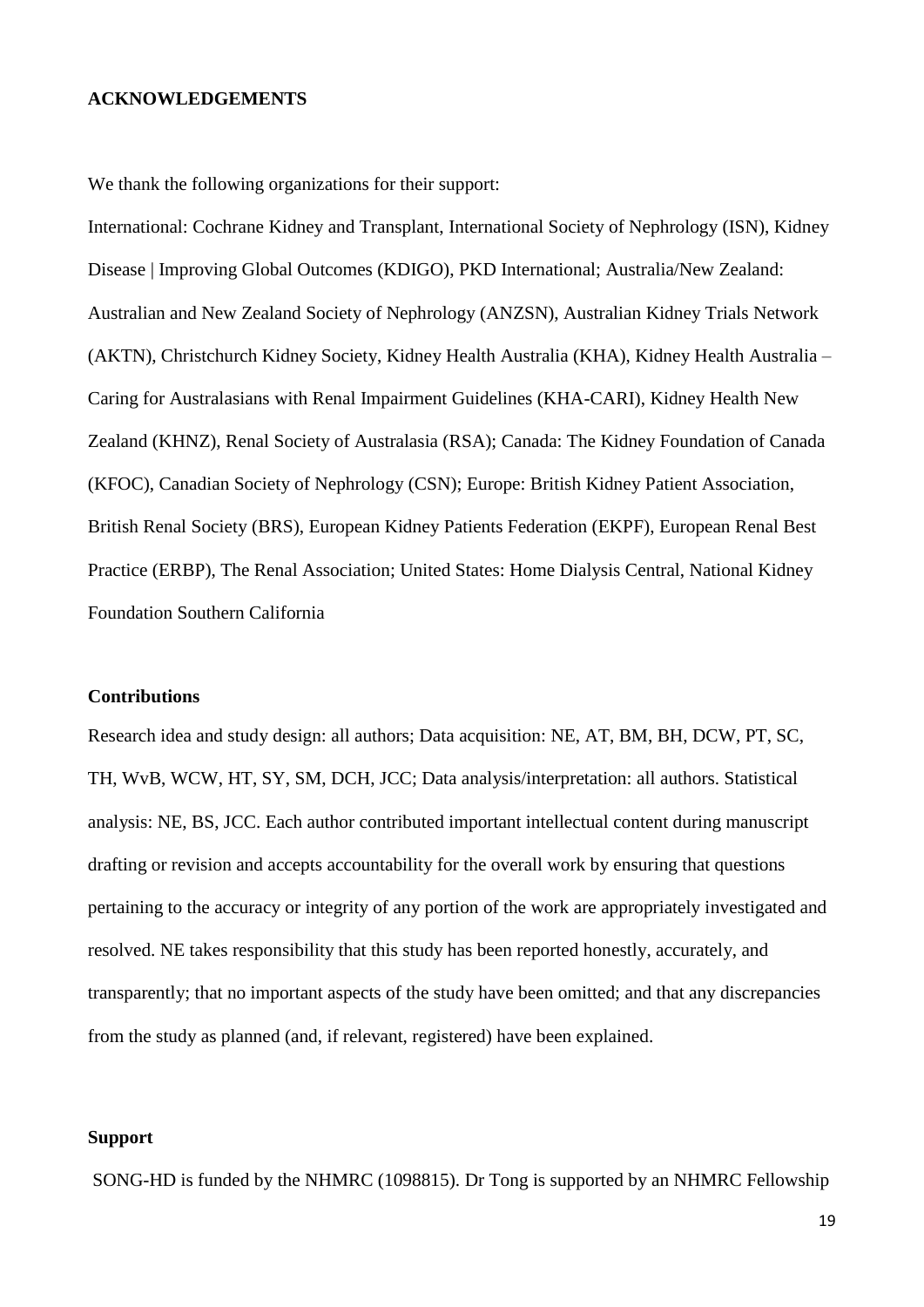(1106716). The funding organization had no role in the design and conduct of the study; collection; management, analysis and interpretation of the data; or preparation, review, or approval of the manuscript.

# **Financial Disclosure**

David C Harris received fees from Roche Myanmar to give a lecture in Myanmar. David W Johnson has received consultancy fees, research grants, travel sponsorships and speaker's honoraria from Baxter Healthcare and Fresenius Medical Care. He has also received travel sponsorships from Amgen. Sreedhar Mandayam has received research funding from Keryx and is on the Advisory Board/consulting for Corp Medix. Carol Pollock has received lecture/consulting fees from Astra Zeneca, MSD, Boehringer Ingelheim and Baxter Healthcare. David C Wheeler has received consulting fees from Amgen, Boehringer Ingelheim, Akebia, UCB Celltech, Bristol Myers Squibb, Vifor Pharma, Otsuka and Janssen. He has received lecture fees from Fresenius, Amgen, Janssen, ZS Pharma and Vifor Fresenius. All other authors have no financial interests to disclose.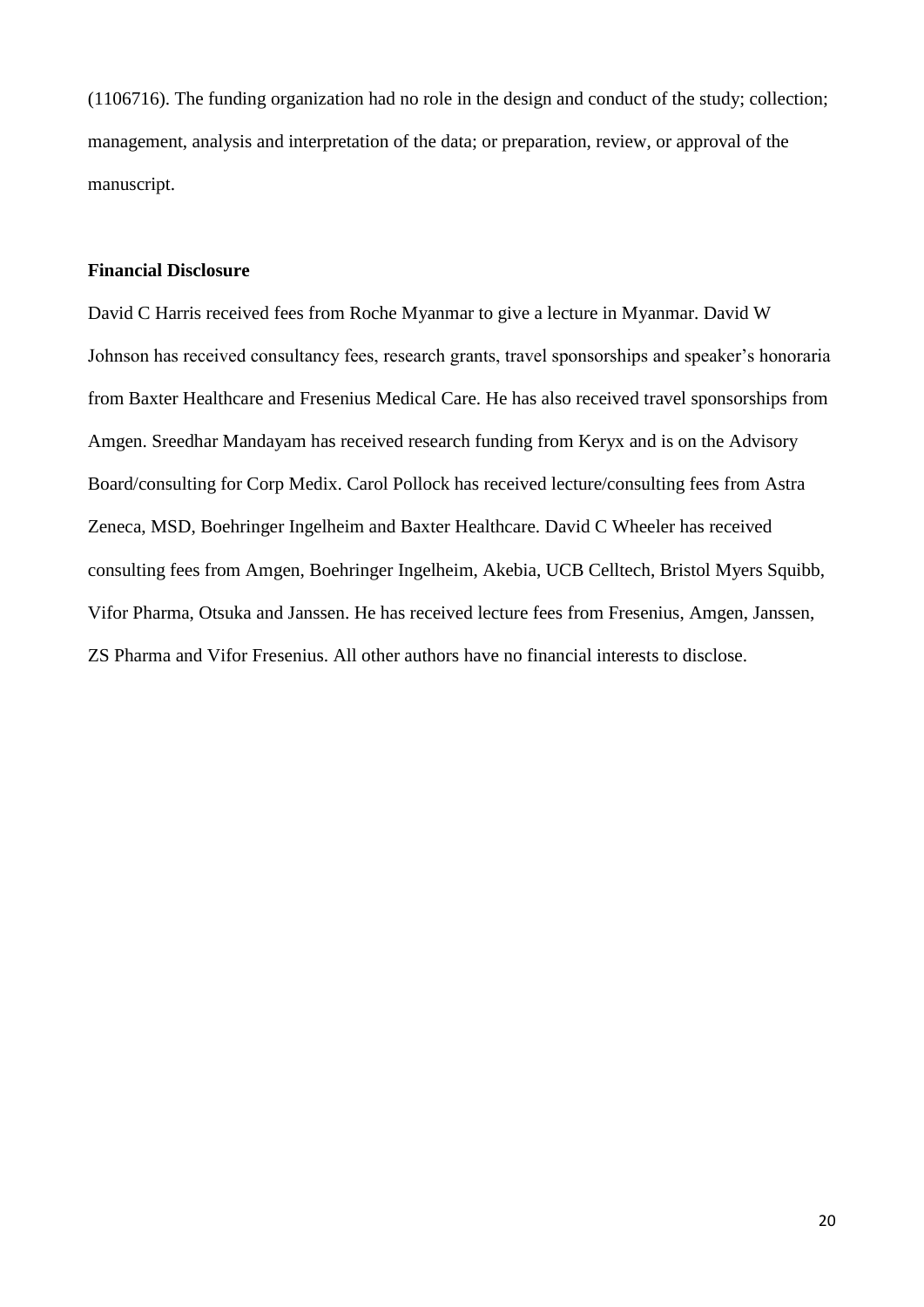### **REFERENCES**

<span id="page-20-0"></span>**1.** Chalmers I, Bracken M, Djulbegovic B, Garattini S, Grant J, Gulmezoglu A. How to increase value and reduce waste when research priorities are set. *Lancet.* 2014;383:156 - 165.

**2.** Chalmers I, Glasziou P. Avoidable waste in the production and reporting of research evidence. *Lancet Lond Engl.* Jul 4 2009;374(9683):86-89.

<span id="page-20-1"></span>**3.** Macleod MR, Michie S, Roberts I, et al. Biomedical research: increasing value, reducing waste. *Lancet.* Jan 11 2014;383(9912):101-104.

<span id="page-20-2"></span>**4.** Bell CM, Chapman RH, Stone PW, Sandberg EA, Neumann PJ. An off-the-shelf help list: a comprehensive catalog of preference scores from published cost-utility analyses. *Med Decis Making.* Jul-Aug 2001;21(4):288-294.

**5.** Nissenson A. Improving outcomes for ESRD patients: shifting the quality paradigm. *Clin J Am Soc Nephrol.* 2014;9:430 - 434.

**6.** Wong G, Howard K, Chapman J, Pollock C, Chadban S, Salkeld G. How do people with chronic kidney disease value cancer-related quality of life? *Nephrology.* 2012;17:32 - 41.

**7.** Wyld M, Morton R, Hayen A, Howard K, Webster A. A systematic review and metaanalysis of utility-based quality of life in chronic kidney disease treatments. *PLoS Med.*  2012;9:e1001307.

<span id="page-20-3"></span>**8.** Gargon E, Gurung B, Medley N, Altman D, Blazeby J, Clarke M. Choosing important health outcomes for comparative effectiveness research: a systematic review. *PLoS One.*  2014;9:e99111.

<span id="page-20-4"></span>**9.** Ghandi G. Patient-important outcomes in registered diabetes trials. *JAMA.* 2008;299:2543 - 2549.

<span id="page-20-5"></span>**10.** Boers M, Kirwan J, Wells G, Beaton D, Gossec L, d'Agostino M. Developing core outcome measurement sets for clinical trials: OMERACT filter 2.0. *J Clin Epidemiol.* 2014;67:745 - 753.

21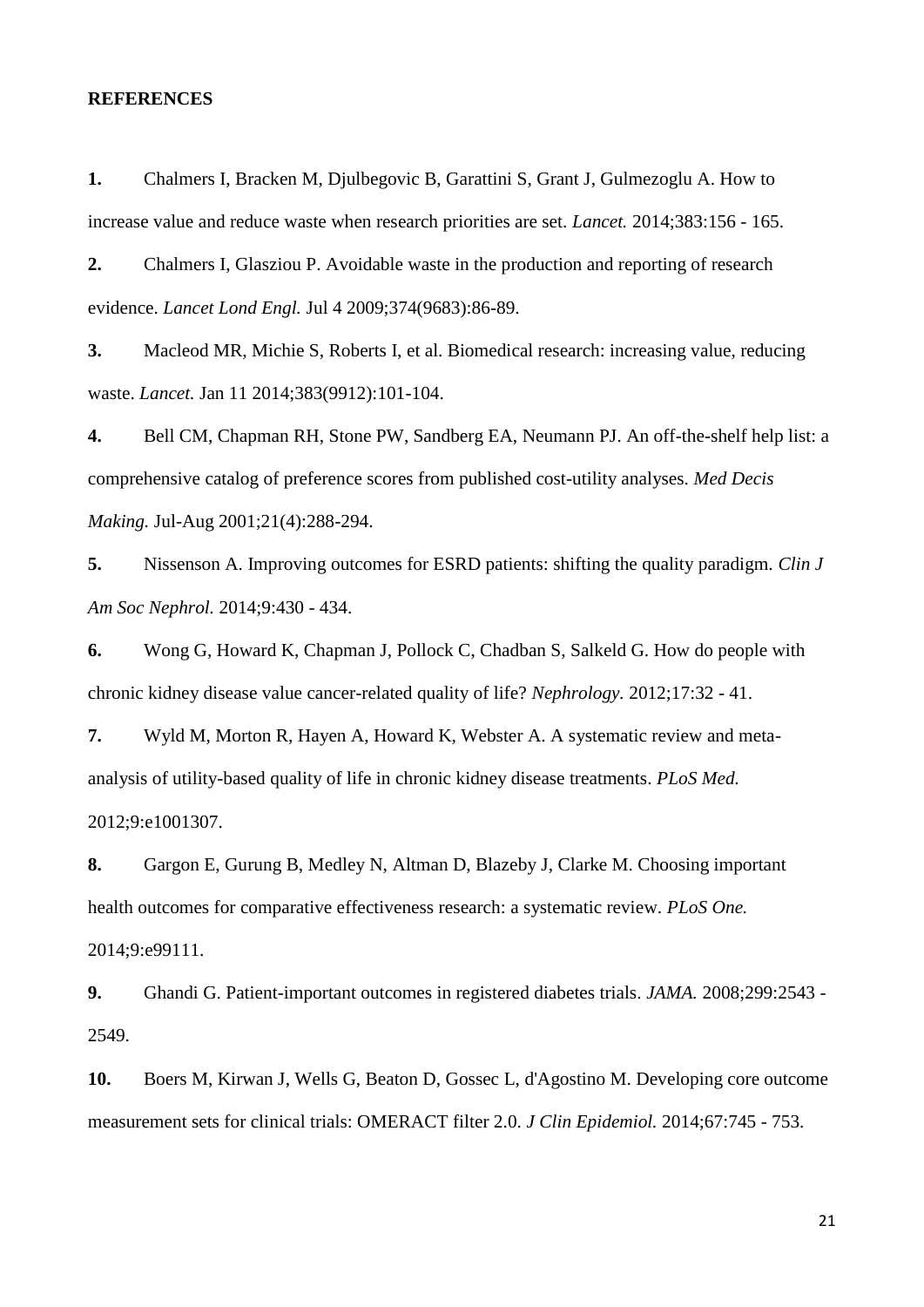<span id="page-21-0"></span>**11.** Svensson S, Menkes D, Lexchin J. Surrogate outcomes in clinical trials: a cautionary tale. *JAMA Intern Med.* 2013;173:612 - 612.

<span id="page-21-1"></span>**12.** Yudkin J, Lipska K, Montori V. The idolatory of the surrogate. *BMJ.* 2011;343:d7995.

<span id="page-21-2"></span>**13.** Halimi JM, Sautenet B, Gatault P, Roland M, Giraudeau B. Renal endpoints in renal and cardiovascular randomized clinical trials: time for a consensus? *Fundamental & clinical pharmacology.* Dec 2012;26(6):771-782.

**14.** Investigators TET. Effect of Cinacalcet on Cardiovascular Disease in Patients Undergoing Dialysis. *N Engl J Med.* 2012;367(26):2482-2494.

**15.** Palmer SC, Hayen A, Macaskill P, et al. Serum levels of phosphorus, parathyroid hormone, and calcium and risks of death and cardiovascular disease in individuals with chronic kidney disease: a systematic review and meta-analysis. *JAMA.* Mar 16 2011;305(11):1119-1127.

**16.** Palmer SC, Teixeira-Pinto A, Saglimbene V, et al. Association of Drug Effects on Serum Parathyroid Hormone, Phosphorus, and Calcium Levels With Mortality in CKD: A Meta-analysis. *Am J Kidney Dis.* Dec 2015;66(6):962-971.

**17.** Perkovic V, Neal B. Trials in kidney disease--time to EVOLVE. *N Engl J Med.* Dec 27 2012;367(26):2541-2542.

<span id="page-21-3"></span>**18.** Morton R, Tong A, Howard K, Snelling P, Webster A. The views of patients and carers in treatment decision making for chronic kidney disease: systematic review and thematic synthesis of qualitative studies. *BMJ.* 2010;340:c112.

<span id="page-21-4"></span>**19.** Morton R, Tong A, Webster A, Snelling P, Howard K. Characteristics of dialysis important to patients and family caregivers: a mixed methods approach. *Nephrol Dial Transplant.*  2011;26:4038 - 4046.

<span id="page-21-5"></span>**20.** Saini P, Loke Y, Gamble C, Altman D, Williamson P, Kirkham J. Selective reporting bias of harm outcomes within studies: findings from a cohort of systematic reviews. *BMJ.* 2014;349:g6501.

<span id="page-21-6"></span>**21.** Clark M. Standardising outcomes for clinical trials and systematic reviews. *Trials.*  2007;8:39.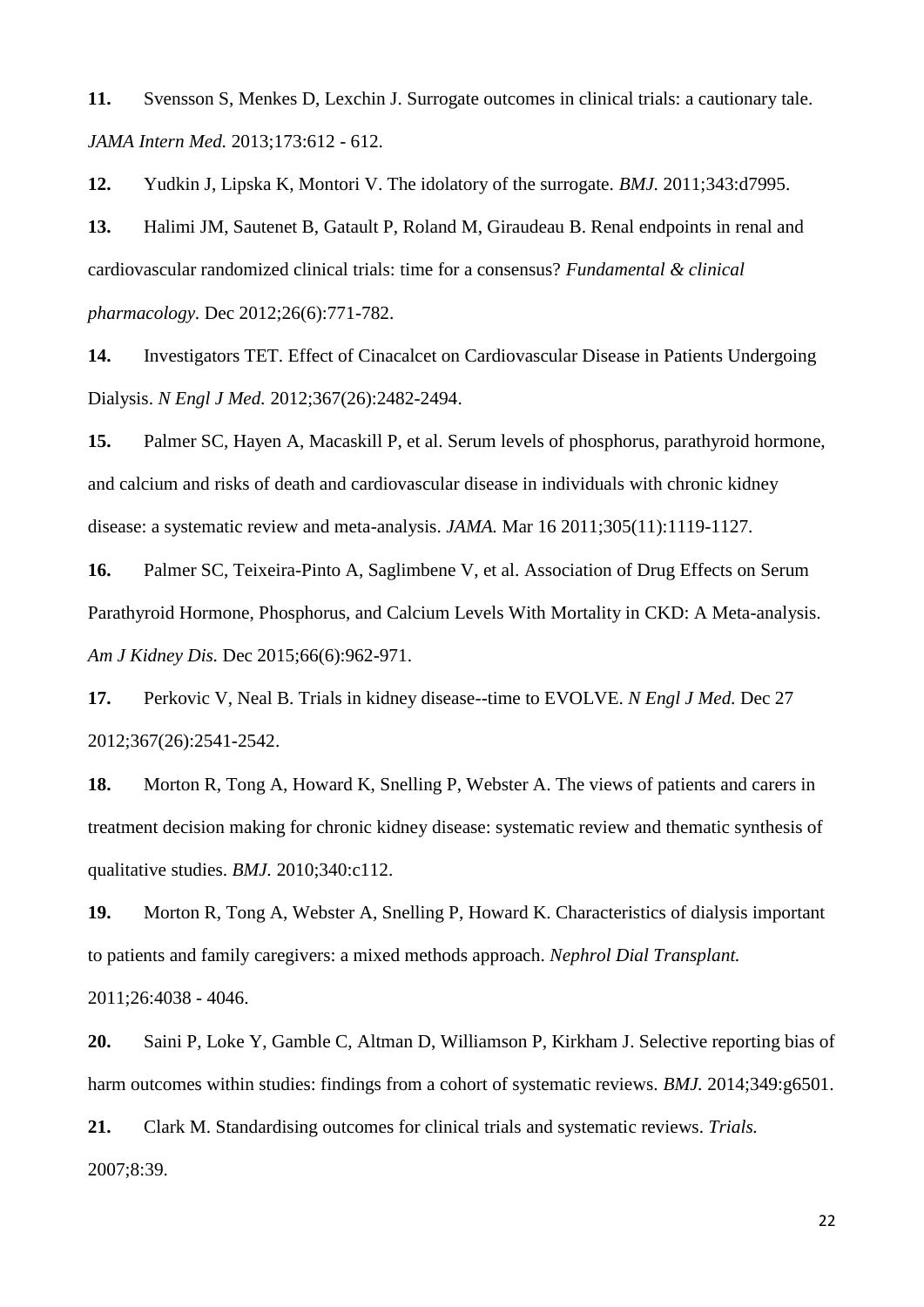<span id="page-22-0"></span>**22.** Prinsen C, Vohra S, Rose M, King-Jones S, Ishaque S, Bhaloo Z. Core Outcome Measures in Effectiveness Trials (COMET) initiative: protocol for an international Delphi study to achieve consensus on how to select outcome measurement instruments for outcomes included in a 'core outcome set'. *Trials.* 2014;15:247.

<span id="page-22-1"></span>**23.** Gorst SL, Gargon E, Clarke M, Blazeby JM, Altman DG, Williamson PR. Choosing Important Health Outcomes for Comparative Effectiveness Research: An Updated Review and User Survey. *PloS one.* 2016;11(1):e0146444.

<span id="page-22-2"></span>**24.** Kirkham J, Boers M, Tugwell P, Clarke M, Williamson P. Outcome measures in rheumatoid arthritis randomised trials over the last 50 years. *Trials.* 2013;14:324.

<span id="page-22-3"></span>**25.** Dalkey N, Helmer O. An Experimental Application of the DELPHI Method to the Use of Experts. *Management Science.* 1963;9(3):458-467.

<span id="page-22-4"></span>**26.** Chiarotto A, Terwee C, Deyo R, Boers M, Lin C, Buchbinder R. A core outcome set for clinical trials on non-specific low back pain: study protocol for the development of a core domain set. *Trials.* 2014;15:511.

**27.** Harman N, Bruce I, Callery P, Tierney S, Sharif M, O'Brien K. MOMENT--Management of Otitis Media with Effusion in Cleft Palate: protocol for a systematic review of the literature and identification of a core outcome set using a Delphi survey. *Trials.* 2013;14:70.

**28.** Waters A, Tudur Smith C, Young B, Jones T. The CONSENSUS study: protocol for a mixed methods study to establish which outcomes should be included in a core outcome set for oropharyngeal cancer. *Trials.* 2014;15:168.

<span id="page-22-5"></span>**29.** Tong A, Manns B, Hemmelgarn B, et al. Standardised outcomes in nephrology - Haemodialysis (SONG-HD): study protocol for establishing a core outcome set in haemodialysis. *Trials.* 2015;16(1):364.

<span id="page-22-6"></span>**30.** Urquhart-Secord R, Craig JC, Hemmelgarn B, et al. Patient and Caregiver Priorities for Outcomes in Hemodialysis: An International Nominal Group Technique Study. *Am J Kidney Dis.*  Sep 2016;68(3):444-454.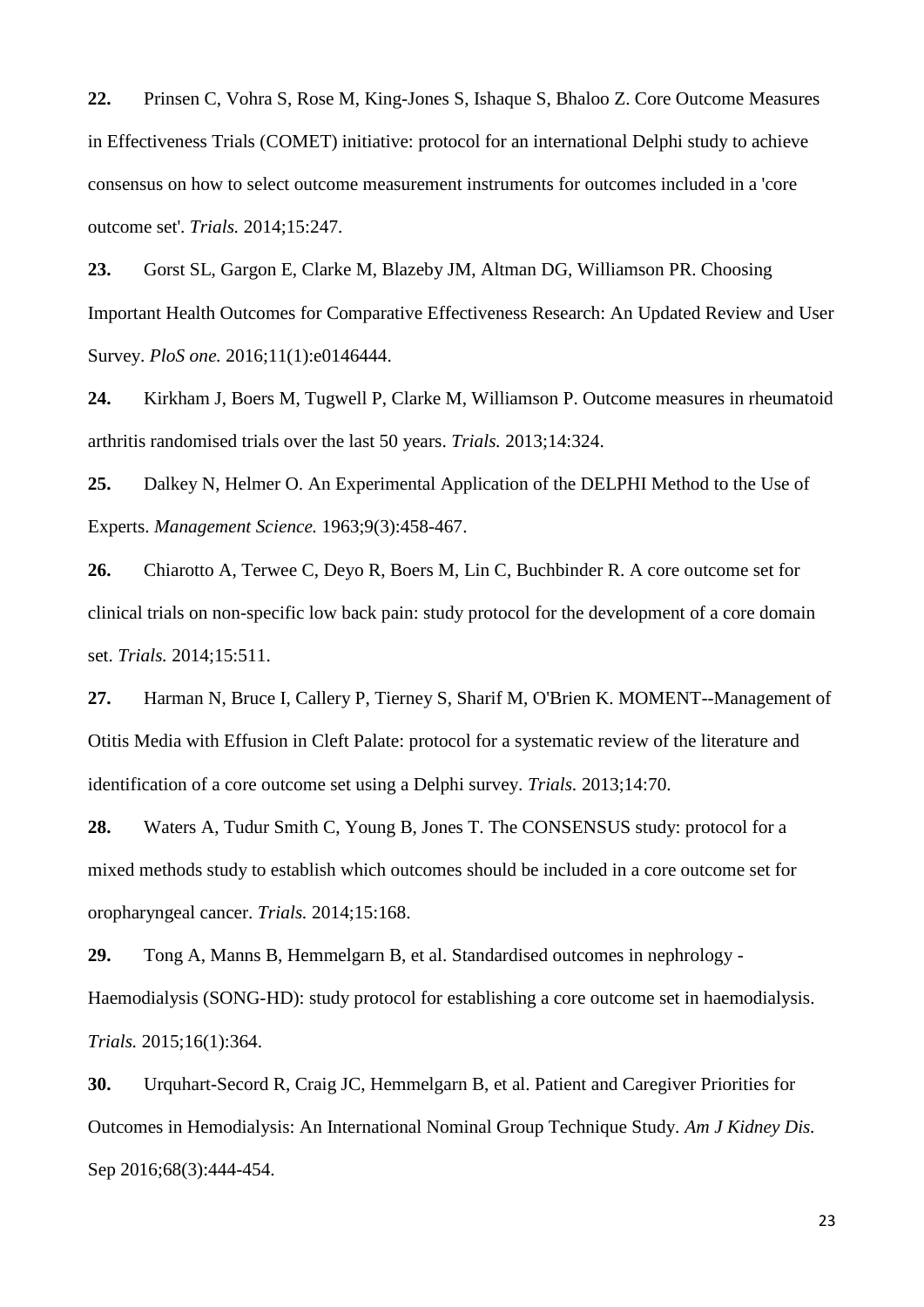<span id="page-23-0"></span>**31.** Schunemann H, Brozek J, Oxman A. *GRADE Handbook for grading quality of evidence and strength of recommendation.* 2009.

<span id="page-23-1"></span>**32.** Morton RL, Snelling P, Webster AC, et al. Dialysis Modality Preference of Patients With CKD and Family Caregivers: A Discrete-Choice Study. *Am J Kidney Dis.* 7// 2012;60(1):102-111.

<span id="page-23-2"></span>**33.** Tong A, Manns B, Hemmelgarn B, et al. Establishing Core Outcome Domains in Hemodialysis: Report of the Standardized Outcomes in Nephrology-Hemodialysis (SONG-HD) Consensus Workshop. *Am J Kidney Dis.* Aug 3 2016.

<span id="page-23-3"></span>**34.** Lopez-Vargas PA, Tong A, Howell M, et al. Patient awareness and beliefs about the risk factors and comorbidities associated with chronic kidney disease - a mixed-methods study. *Nephrology.* Jun 1 2016.

<span id="page-23-4"></span>**35.** Breckenridge K, Bekker HL, Gibbons E, et al. How to routinely collect data on patientreported outcome and experience measures in renal registries in Europe: an expert consensus meeting. *Nephrol Dial Transplant.* October 1, 2015 2015;30(10):1605-1614.

**36.** Flythe JE, Powell JD, Poulton CJ, et al. Patient-Reported Outcome Instruments for Physical Symptoms Among Patients Receiving Maintenance Dialysis: A Systematic Review. *Am J Kidney Dis.* Dec 2015;66(6):1033-1046.

**37.** Purnell TS, Auguste P, Crews DC, et al. Comparison of life participation activities among adults treated by hemodialysis, peritoneal dialysis, and kidney transplantation: a systematic review. *Am J Kidney Dis.* Nov 2013;62(5):953-973.

<span id="page-23-5"></span>**38.** Chiarotto A, Deyo RA, Terwee CB, et al. Core outcome domains for clinical trials in nonspecific low back pain. *Eur Spine J.* Jun 2015;24(6):1127-1142.

<span id="page-23-6"></span>**39.** Harman N, Bruce I, Kirkham J, et al. The Importance of Integration of Stakeholder Views in Core Outcome Set Development: Otitis Media with Effusion in Children with Cleft Palate. *PloS one.* 2015;10(6):e0129514.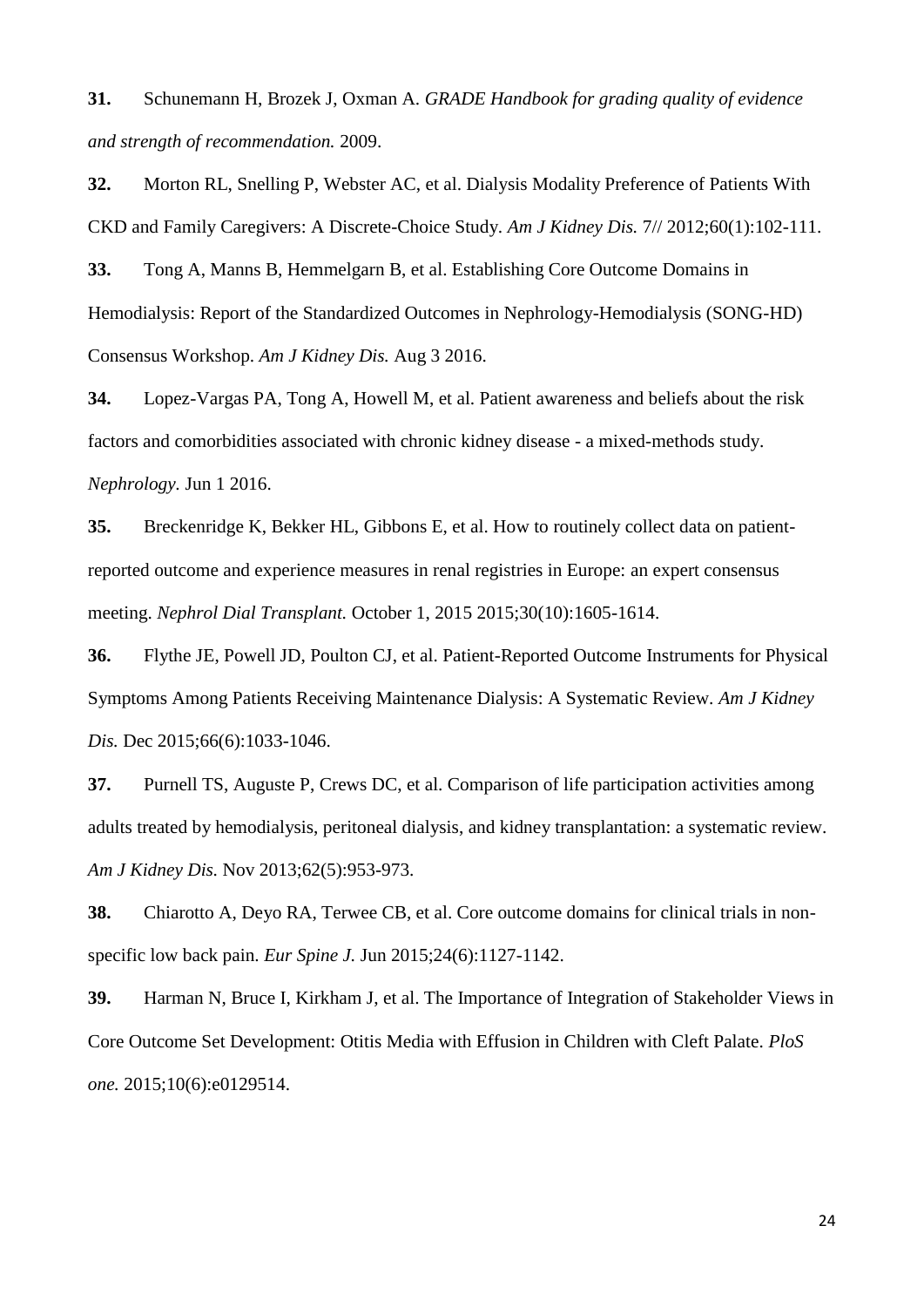## **TABLES AND FIGURES**

**Table 1.** Characteristics of patients/caregivers

**Table 2.** Characteristics of health professionals

**Box 1.** Definitions of high rating outcome domains

**Table 3.** Inclusion criteria for the core outcome set based on median, mean, proportion (7-9) and median rank scores

**Figure 1.** Mean scores of patients/caregivers in rounds 1-3

*Note: Ordered by round 3 scores. Round 1 (n=202); round 2 (n=165); round 3 (n=150) Mean scores for round 2 and 3 are not available for outcomes that were excluded in those rounds.*

**Figure 2.** Mean scores of health professionals in rounds 1-3

*Note: Ordered by round 3 scores. Round 1 (n=979); round 2 (n=784); round 3 (n=688). Mean scores for round 2 and 3 are not available for outcomes that were excluded in those rounds.*

**Figure 3.** Difference in mean scores between patients/caregivers and health professionals (rounds 1-3)

*Note: Ordered by difference in mean scores between patients/caregivers and health professionals. Error bars refer to standard deviations.*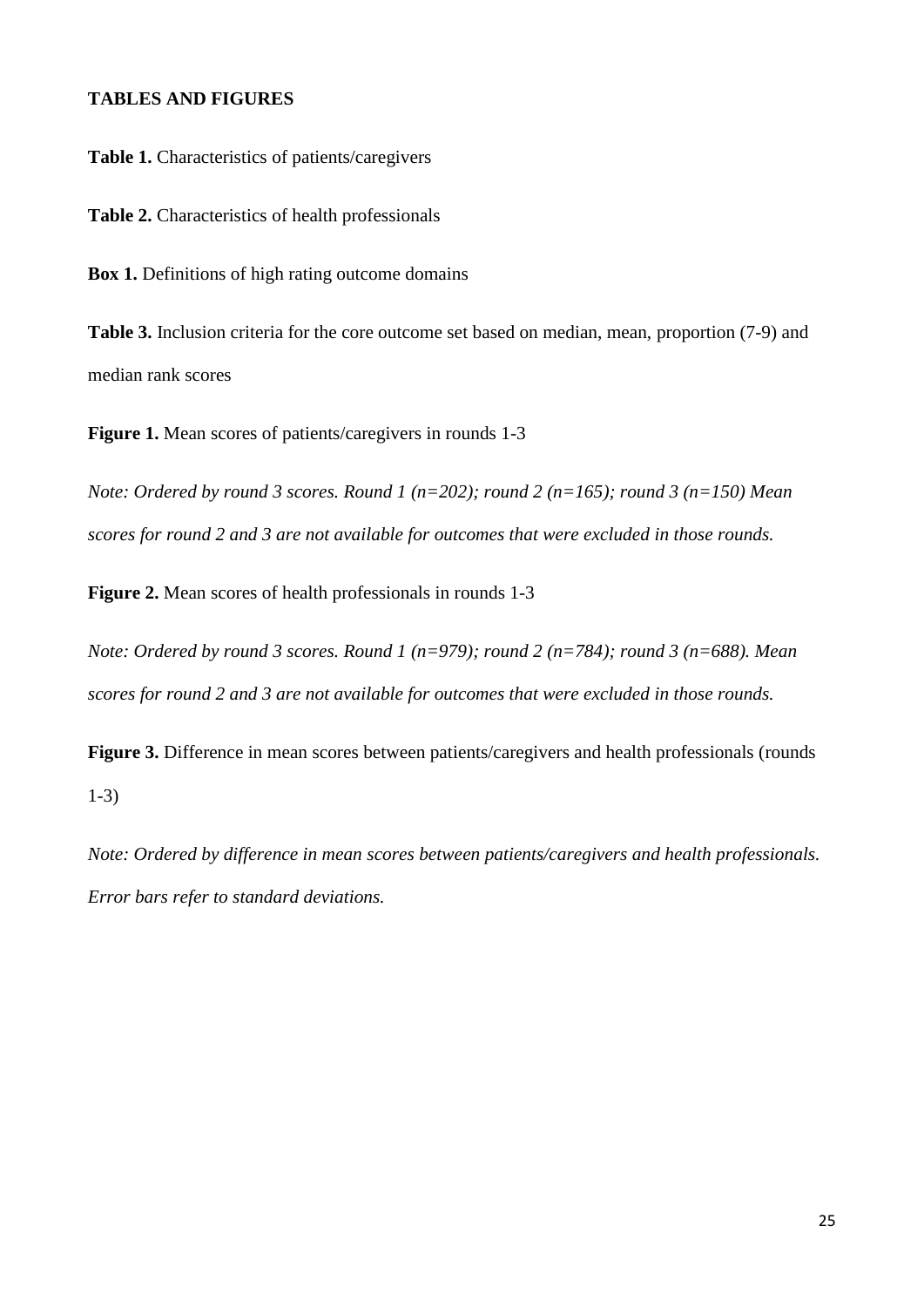# **SUPPLEMENTARY MATERIAL**

**Figure S1.** SONG-HD Delphi process

**File S1.** Collaborating organizations

File S2. Survey outcome definitions

**Table S1.** Round 1 outcome scores (mean, median, proportion 7-9 %) of patients/caregivers and health professionals

**Table S2.** Suggested outcomes by participants (n=1 181) in round 1

**Table S3.** Round 2 outcome scores (mean, median, proportion 7-9 %) of patients/caregivers and health professionals

**Table S4.** Round 3 outcome scores (mean, median, proportion 7-9 %) of patients/caregivers and health professionals

**Table S5.** Median rank scores, forced ranking question (round 3)

**File S3.** Participant comments Delphi survey (rounds 1-3)

**Figure S2.** Median scores of patients/caregivers in rounds 1 -3

*Note: Ordered by round 3 scores. Round 1 (n=202); round 2 (n=165); round 3 (n=150). Median scores for round 2 and 3 are not available for outcomes that were excluded in those rounds.*

**Figure S3.** Median scores of health professionals in rounds 1-3

*Note: Ordered by round 3 scores. Round 1 (n=979); round 2 (n=784); round 3 (n=688). Median scores for round 2 and 3 are not available for outcomes that were excluded in those rounds.*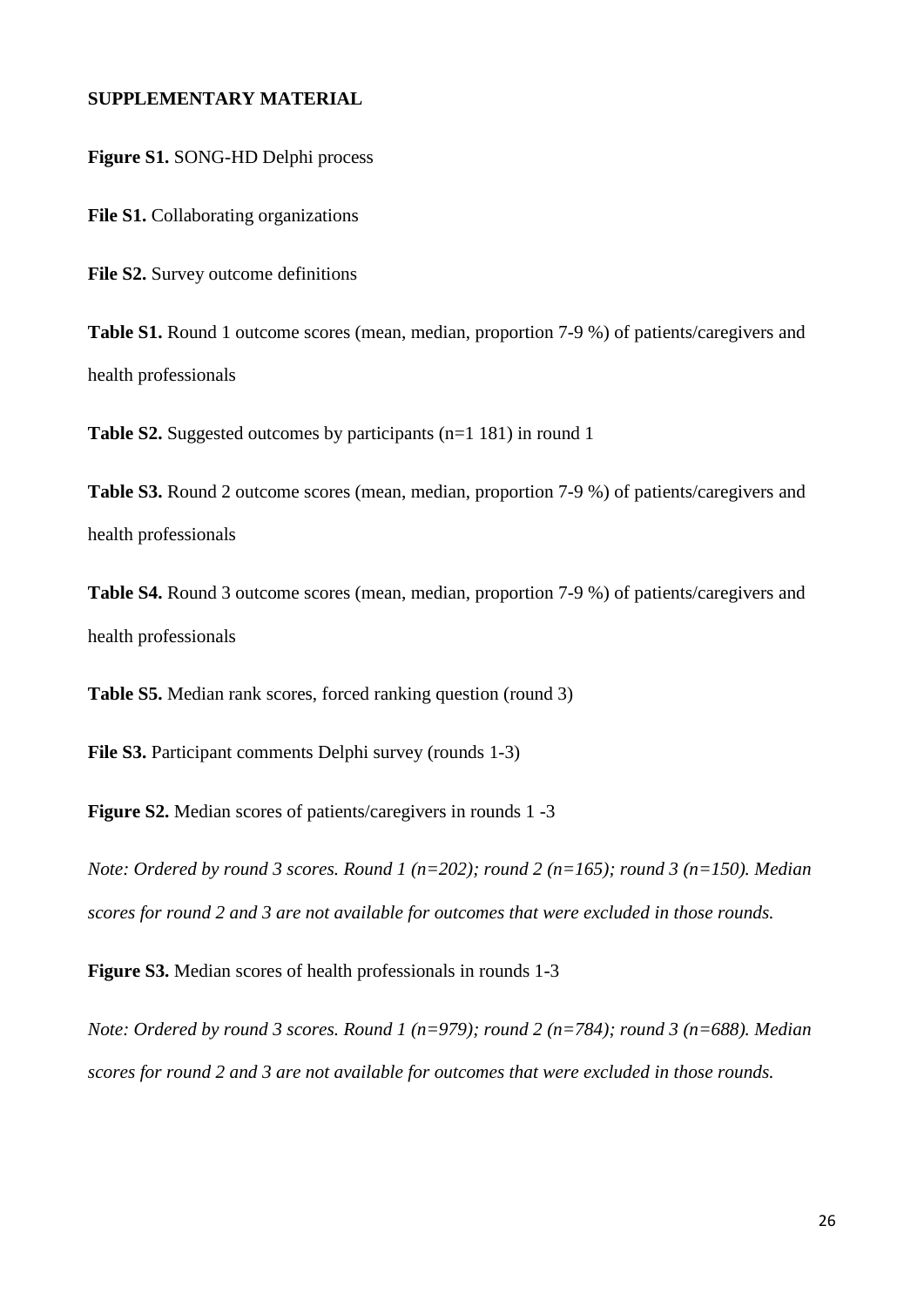**Table 1.** Characteristics of patients/caregivers

| <b>Characteristic</b>              | Round 1<br>$n = 202$    | $n$ (%)<br>Round 2<br>$n = 165$ | Round 3<br>$n = 150$   |  |
|------------------------------------|-------------------------|---------------------------------|------------------------|--|
| Participant type                   |                         |                                 |                        |  |
| Patient<br>Caregiver/family member | 168 (83.2)<br>34 (16.8) | 138 (83.6)<br>27(16.4)          | 127 (84.7)<br>23(15.3) |  |
| Gender                             |                         |                                 |                        |  |
| Male                               | 96 (47.5)               | 78 (47.3)                       | 74 (49.3)              |  |
| Female                             | 106 (52.5)              | 87 (52.7)                       | 76 (50.7)              |  |
|                                    |                         |                                 |                        |  |
| Age group (years)                  |                         |                                 |                        |  |
| $18 - 40$                          | 33(16.4)                | 23(13.9)                        | 16 (10.7)              |  |
| $41 - 50$                          | 41 (20.3)               | 34(20.6)                        | 29 (19.3)              |  |
| $51 - 60$                          | 59 (29.2)               | 49 (29.7)                       | 47 (31.3)              |  |
| $61 - 70$                          | 48 (23.8)               | 40 (24.2)                       | 39 (26.0)              |  |
| $\geq 71$                          | 21(10.4)                | 19 (11.5)                       | 19 (12.7)              |  |
| Marital status*                    |                         |                                 |                        |  |
| Single                             | 24 (11.9)               | 20(12.1)                        | 17 (11.3)              |  |
| Partner/de-facto                   | 14(7.0)                 | 11(6.7)                         | 9(6.5)                 |  |
| Married                            | 110 (54.5)              | 87 (52.7)                       | 78 (52.0)              |  |
| Divorced/separated/widowed         | 41 (20.3)               | 34 (20.6)                       | 34 (24.6)              |  |
|                                    |                         |                                 |                        |  |
| Number of children*                |                         |                                 |                        |  |
| 0                                  | 64 (31.7)               | 51(30.9)                        | 43 (28.7)              |  |
| $1 - 2$                            | 83 (41.1)               | 66 (40.0)                       | 63 (42.0)              |  |
| $3 - 4$                            | 41 (20.3)               | 34(20.6)                        | 31(20.7)               |  |
|                                    |                         |                                 |                        |  |
| Employment status*                 |                         |                                 |                        |  |
| Employed                           | 74 (36.7)               | 55 (33.3)                       | 46 (35.4)              |  |
| Unemployed                         | 37 (18.3)               | 28 (17.0)                       | 25(16.7)               |  |
| Retired                            | 67 (33.2)               | 60 (36.4)                       | 58 (38.7)              |  |
| <b>Student</b>                     | 1(0.5)                  | 1(0.6)                          | 1(0.8)                 |  |
| Education*                         |                         |                                 |                        |  |
| Did not complete high school       | 28 (13.9)               | 21(12.7)                        | 18 (12.0)              |  |
| High school graduate               | 29 (14.4)               | 22(13.3)                        | 22 (14.7)              |  |
| Professional certificate           | 43 (21.3)               | 36(21.8)                        | 32(21.3)               |  |
| Undergraduate degree               | 59 (29.2)               | 47 (28.5)                       | 43 (28.7)              |  |
| Postgraduate degree                | 24 (11.9)               | 22 (13.3)                       | 19 (12.7)              |  |
|                                    |                         |                                 |                        |  |
| Current type of treatment*         |                         |                                 |                        |  |
| In center hemodialysis             | 91(45.0)                | 71 (43.0)                       | 63 (42.0)              |  |
| Home hemodialysis                  | 70 (34.7)               | 57 (34.5)                       | 51 (34.0)              |  |
| Peritoneal dialysis                | 2(1.0)                  | 2(1.2)                          | 2(1.3)                 |  |
| Transplant                         | 19 (9.4)                | 17(10.3)                        | 17(11.3)               |  |
| Years on hemodialysis*             |                         |                                 |                        |  |
| < 1                                | 26 (12.9)               | 18 (10.9)                       | 17 (11.3)              |  |
| $1 - 5$                            | 95 (47.0)               | 76 (46.1)                       | 69 (46.0)              |  |
| $6 - 10$                           | 27 (13.4)               | 25 (15.2)                       | 22 (14.7)              |  |
| $11 - 15$                          | 20(9.9)                 | 17(10.3)                        | 14(9.3)                |  |
| $>15$                              | 15(7.4)                 | 12(7.3)                         | 12(8.0)                |  |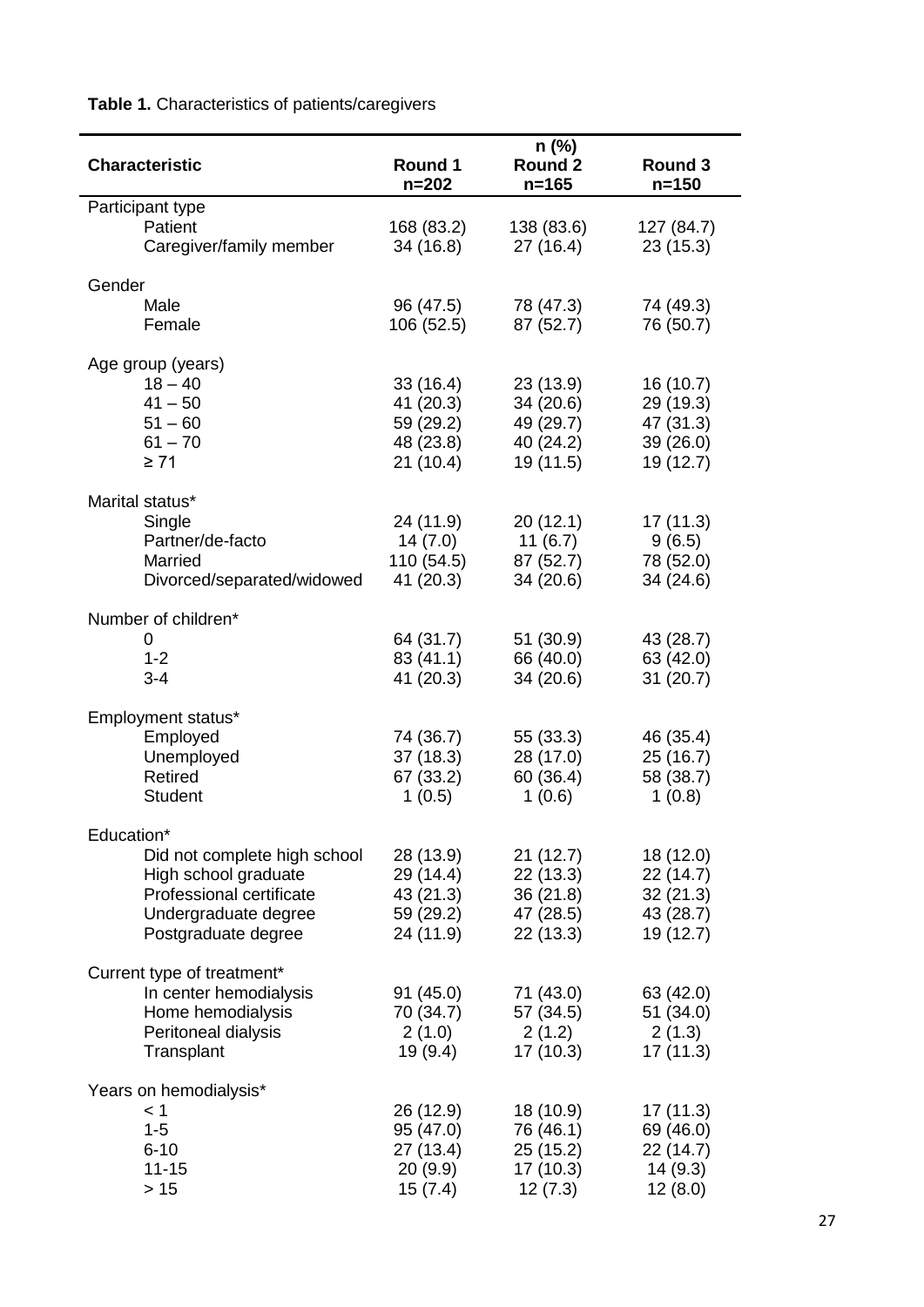| Country              |           |           |           |
|----------------------|-----------|-----------|-----------|
| Canada               | 53(26.2)  | 41 (24.8) | 37(24.7)  |
| Australia            | 49 (24.3) | 41 (24.8) | 40 (26.7) |
| United Kingdom       | 35(17.3)  | 29 (17.6) | 25(16.7)  |
| <b>United States</b> | 25(12.4)  | 20(12.1)  | 19(12.7)  |
| New Zealand          | 21(10.4)  | 20(12.1)  | 18 (12.0) |
| Other $a$            | 19(9.5)   | 14(8.4)   | 11(7.3)   |

\*Percentages do not add to 100 due to undisclosed responses (excluded). <sup>a</sup>Other includes 9 countries: Romania, India, Spain, Czech Republic, Egypt, Netherlands, Indonesia, Italy and Philippines.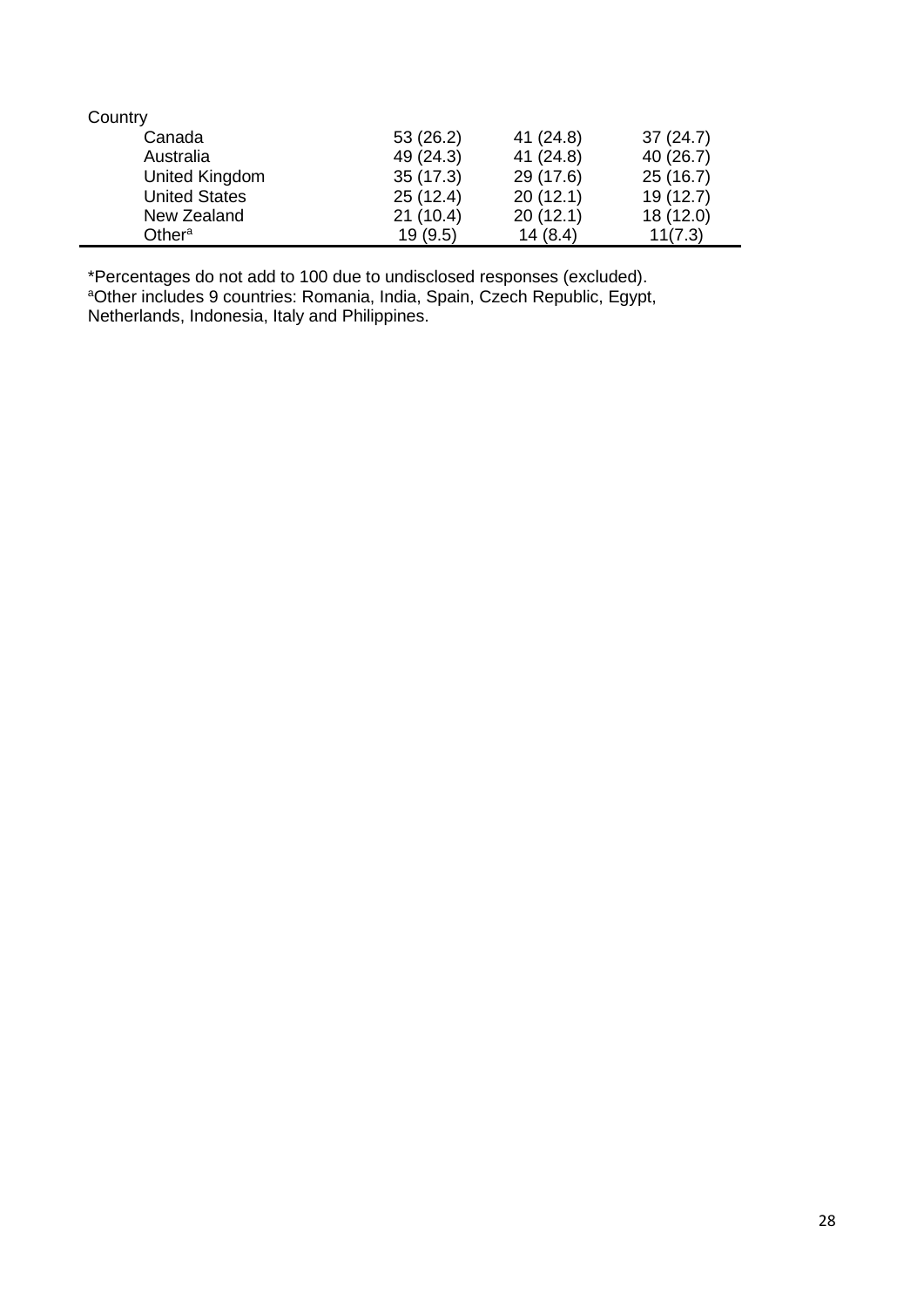### **Characteristic n (%) Round 1 n=979 Round 2 n=784 Round 3 n=688** Participant type<sup>a</sup> Nephrologist 483 (46.9) 450 (57.4) 401 (58.3) Nurse 386 (37.5) 277 (35.3) 233 (33.9) Researcher 53 (5.2) 50 (6.4) 47 (6.8) Nephrology trainee 44 (4.3) 36 (4.3) 28 (3.8) Policy maker 17 (1.7) 16 (1.9) 16 (2.2) Industry 13 (1.3) 13 (1.6) 12 (1.6) Dietician 11 (1.1) 9 (1.1) 9 (1.2) Social worker 7 (0.7) 7 (0.8) 7 (1.0) Pharmacist 4 (0.4) 3 (0.4) 3 (0.4) Psychologist 3 (0.3) 1 (0.1) 1 (0.1) Surgeon 2 (0.2) 2 (0.2) 2 (0.3) Other 6 (0.6) 3 (0.4) 3 (0.4) Gender Male 447 (45.7) 362 (46.2) 318 (46.2) Female 532 (54.3) 422 (53.8) 370 (53.8) Age group (years) 18 - 40 435 (44.4) 317 (40.4) 268 (39.0) 41 – 50 262 (26.8) 220 (28.1) 197 (28.6) 51 – 60 207 (21.1) 181 (23.1) 164 (23.8) 61 – 70 63 (6.4) 58 (7.4) 52 (7.6)  $≥ 71$  12 (1.2) 8 (1.0) 7 (1.0) Experience in HD (years)  $≤10$  406 (41.5) 297 (37.9) 252 (36.6) 11-20 308 (31.5) 254 (32.4) 228 (33.1)  $≥ 21$  265 (27.1) 117 (29.7) 63 (9.1) No. of hemodialysis trials as investigator 0 439 (44.8) 336 (42.9) 287 (41.7) 1-5 364 (37.2) 299 (38.1) 266 (38.7) 6-10 93 (9.5) 80 (10.2) 72 (10.5)  $\geq$  11 83 (8.5) 69 (8.8) 63 (9.2) Other roles Government, policy 119 (10.9) 93 (10.6) 87 (11.2) Guidelines 391 (35.8) 314 (35.6) 278 (35.6) Funding 73 (6.7) 66 (7.5) 60 (7.7) Other 509 (46.6) 408 (46.3) 355 (45.5) **Country** Australia 133 (13.6) 120 (15.3) 108 (15.7) Saudi Arabia 131 (13.4) 83 (10.6) 66 (9.6) Spain 122 (12.5) 98 (12.5) 85 (12.4) Romania 101 (10.3) 73 (9.3) 59 (8.6) Canada 58 (5.9) 48 (6.1) 42 (6.1) Portugal 56 (5.7) 48 (6.1) 44 (6.4)

United Kingdom 49 (5.0) 45 (5.7) 41 (6.0) United States 35 (3.6) 30 (3.8) 29 (4.2)

# **Table 2.** Characteristics of health professionals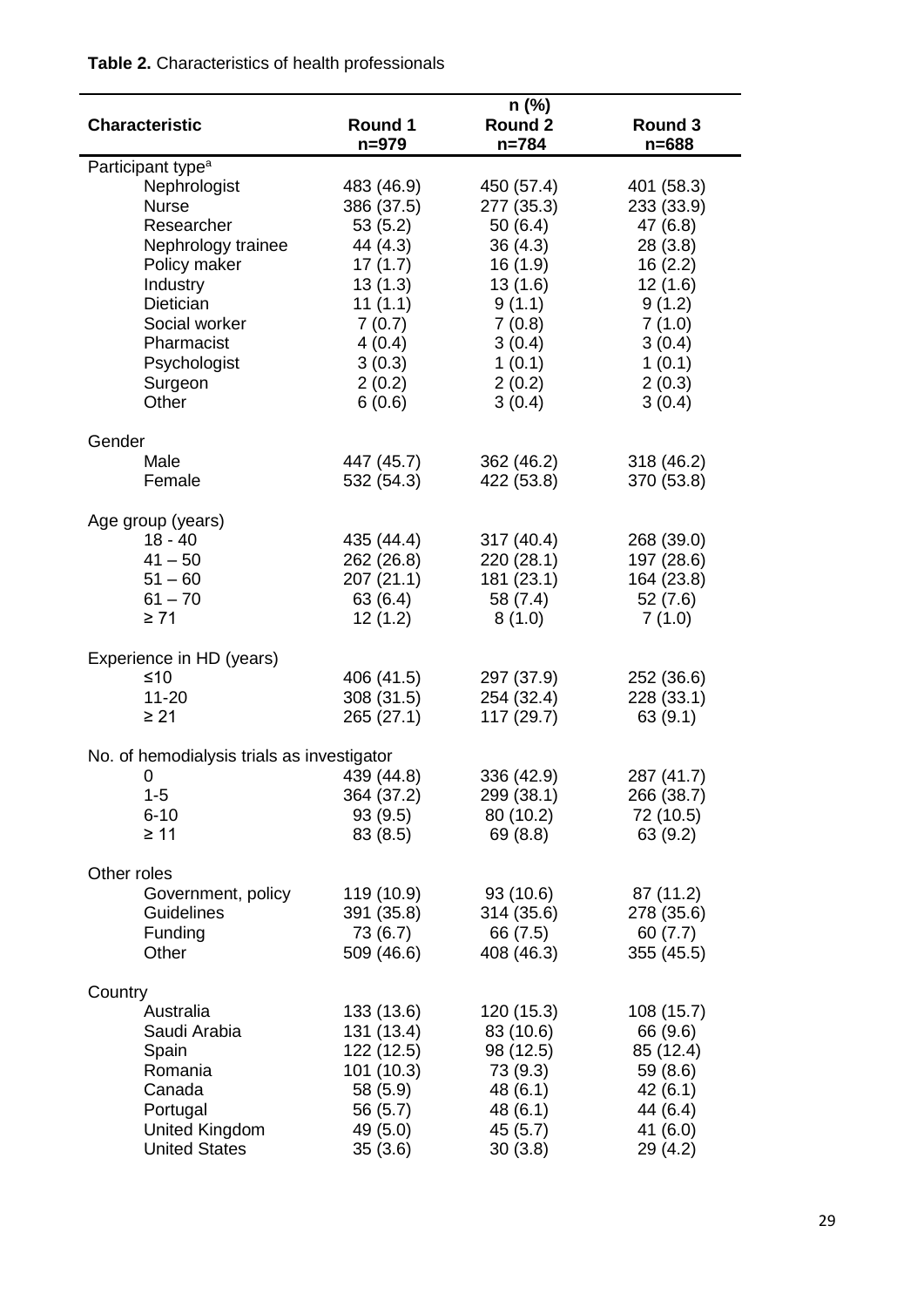| New Zealand | 30(3.1)    | 26(3.3)   | 23(3.3)    |
|-------------|------------|-----------|------------|
| Turkey      | 21(2.1)    | 13(1.7)   | 12(1.7)    |
| Otherº      | 243 (24.7) | 213(25.5) | 179 (26.0) |

aSome have multiple roles.

bOther includes 63 countries: Philippines, India, Belgium, Germany, Italy, Netherlands , Poland , Hungary , Argentina , Egypt , Greece , Sweden , Thailand , France , China , Croatia , Lithuania , Russian Federation , Singapore , Bangladesh , Brazil , Chile , Israel , Nigeria , Syria , Uruguay , Colombia , Czech Republic , Ireland (Republic) , Japan , Kuwait , Malaysia , Mexico , Pakistan , Serbia , Slovakia , Slovenia , South Africa , Switzerland , Armenia , Austria , Belarus , Bolivia , Bosnia Herzegovina , Cameroon , Chad , Denmark , El Salvador , Indonesia , Iran , Korea South , Lebanon , Macedonia , Malawi , Morocco , Niger , Oman , Paraguay , Peru , Senegal , Venezuela , Vietnam , Yemen.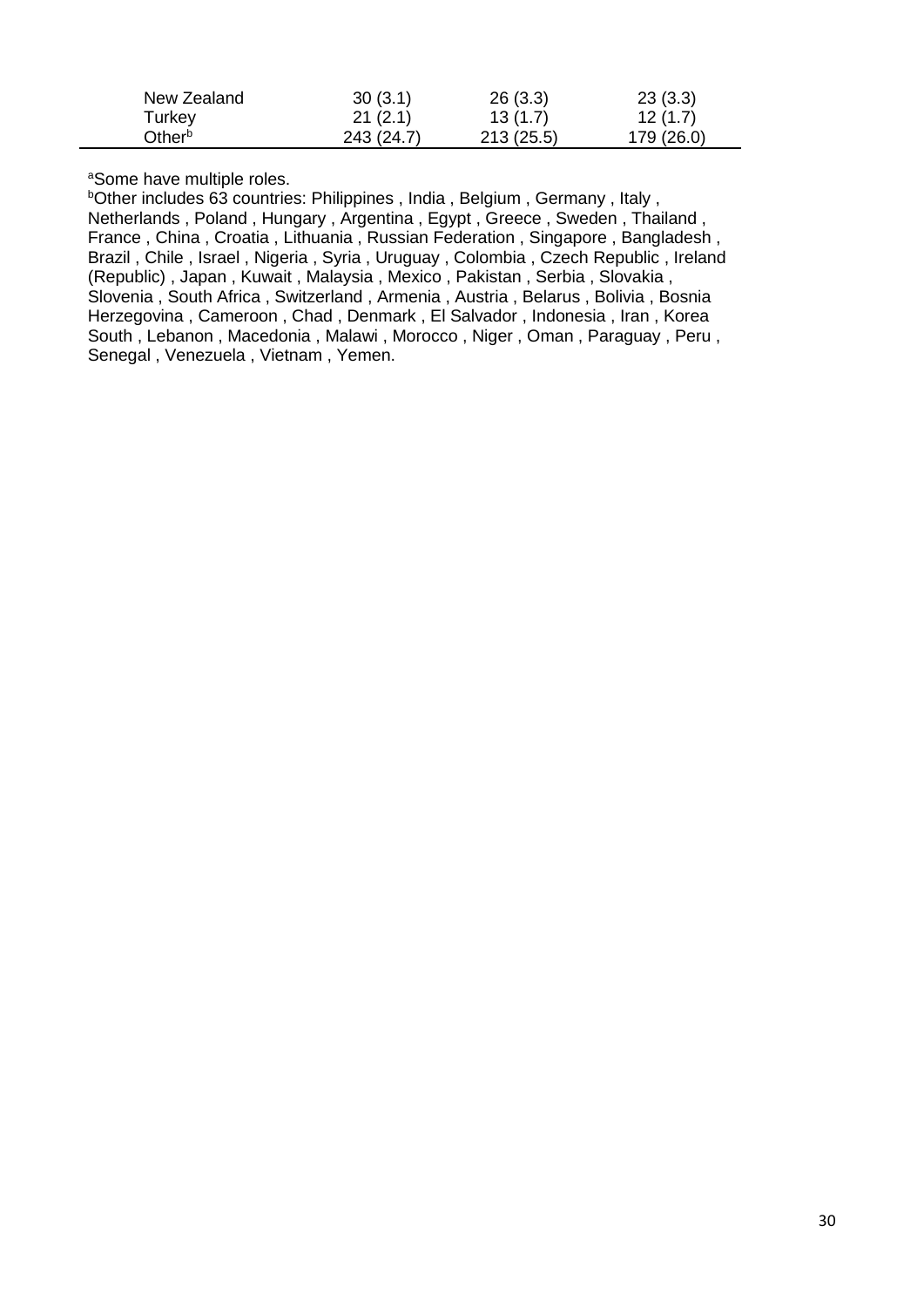**Box 1.** Definitions of high rating outcome domains

| <b>Outcome domain</b>    | <b>Definition</b>                                                                                                                            |
|--------------------------|----------------------------------------------------------------------------------------------------------------------------------------------|
| Vascular access problems | Problems with fistula, graft, or catheter required for<br>dialysis e.g. access infections, bleeding, bruising, pain,<br>discomfort, clotting |
| Death/Mortality          | Number of people on hemodialysis who have died, risk<br>of death, how long the patient will live                                             |
| Cardiovascular disease   | Disease of the heart and blood vessels e.g. heart<br>attack, stroke, blockage of blood vessels                                               |
| Dialysis adequacy        | How well the dialysis cleans the blood, clearance, Kt/V                                                                                      |
| Fatigue/Energy           | Feeling tired with no energy for weeks, for most of the<br>time                                                                              |
| Ability to travel        | To go away for holiday, event, visiting family, work                                                                                         |
| Dialysis-free time       | Time (hours/days) not doing dialysis                                                                                                         |